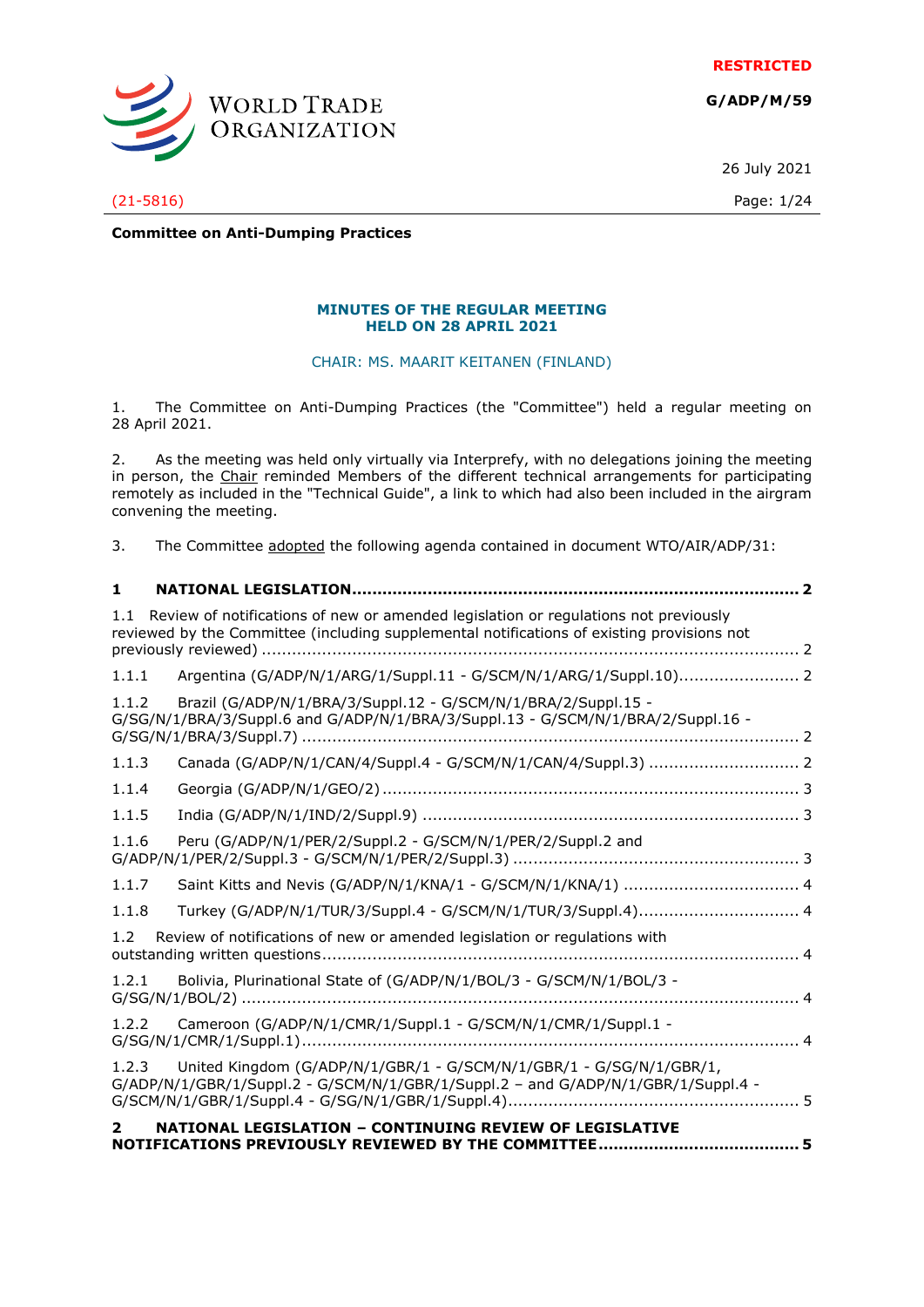| 2.1          | Costa Rica (G/ADP/N/1/CRI/3/Suppl.1 - G/SCM/N/1/CRI/4/Suppl.1 -       |    |
|--------------|-----------------------------------------------------------------------|----|
| 2.2          | Ghana (G/ADP/N/1/GHA/2 - G/SCM/N/1/GHA/2 - G/SG/N/1/GHA/2)  6         |    |
| 2.3          |                                                                       |    |
| 2.4          |                                                                       |    |
| 3            | <b>SEMI-ANNUAL REPORTS OF ANTI-DUMPING ACTIONS (ARTICLE 16.4)</b>     |    |
| 4            | PRELIMINARY AND FINAL ANTI-DUMPING ACTIONS: NOTIFICATIONS  20         |    |
| 5.           | <b>CHAIRPERSON'S REPORT ON THE MEETING OF THE INFORMAL GROUP ON</b>   | 21 |
| 6            | CHAIRPERSON'S REPORT ON THE MEETING OF THE WORKING GROUP ON           |    |
|              |                                                                       |    |
| $\mathbf{z}$ | <b>EUROPEAN UNION - REGULATION (EU) 2017/2321 AND REGULATION (EU)</b> |    |
| 8            |                                                                       |    |
| 9            |                                                                       |    |
| 10           |                                                                       |    |

## <span id="page-1-0"></span>**1 NATIONAL LEGISLATION**

<span id="page-1-1"></span>**1.1 Review of notifications of new or amended legislation or regulations not previously reviewed by the Committee (including supplemental notifications of existing provisions not previously reviewed)<sup>1</sup>**

# <span id="page-1-2"></span>**1.1.1 Argentina (G/ADP/N/1/ARG/1/Suppl.11 - G/SCM/N/1/ARG/1/Suppl.10)**

4. No written or oral questions were posed regarding the notification of Argentina.

### <span id="page-1-3"></span>**1.1.2 Brazil (G/ADP/N/1/BRA/3/Suppl.12 - G/SCM/N/1/BRA/2/Suppl.15 -** G/SG/N/1/BRA/3/Suppl.6 and G/ADP/N/1/BRA/3/Suppl.13 **G/SCM/N/1/BRA/2/Suppl.16 - G/SG/N/1/BRA/3/Suppl.7)**

5. No written or oral questions were posed regarding the two legislative notifications of Brazil.

6. With respect to the legislative notification contained in document G/ADP/N/1/BRA/3/Suppl.12, Brazil made a statement explaining that this notification refers to a normative instruction issued in August 2020 which provides for the necessary adaptation of trade remedies investigations to the COVID-19 pandemic, by specifically suspending the execution of on-the-spot verifications.

7. Concerning the legislative notification contained in document G/ADP/N/1/BRA/3/Suppl.13, Brazil explained that this notification refers to an Ordinance issued in March 2020 which provides for the use of electronic means for notifications and communications to interested parties in trade remedies investigations in line with the COVID-19 pandemic.

# <span id="page-1-4"></span>**1.1.3 Canada (G/ADP/N/1/CAN/4/Suppl.4 - G/SCM/N/1/CAN/4/Suppl.3)**

8. No written or oral questions were posed regarding the notification of Canada.

 $1$  Relevant deadlines for written follow-up questions and written answers regarding the notifications of legislation reviewed in the April 2021 meeting can be found in section 1 of document G/ADP/W/507 - G/SCM/W/582 - G/SG/W/252.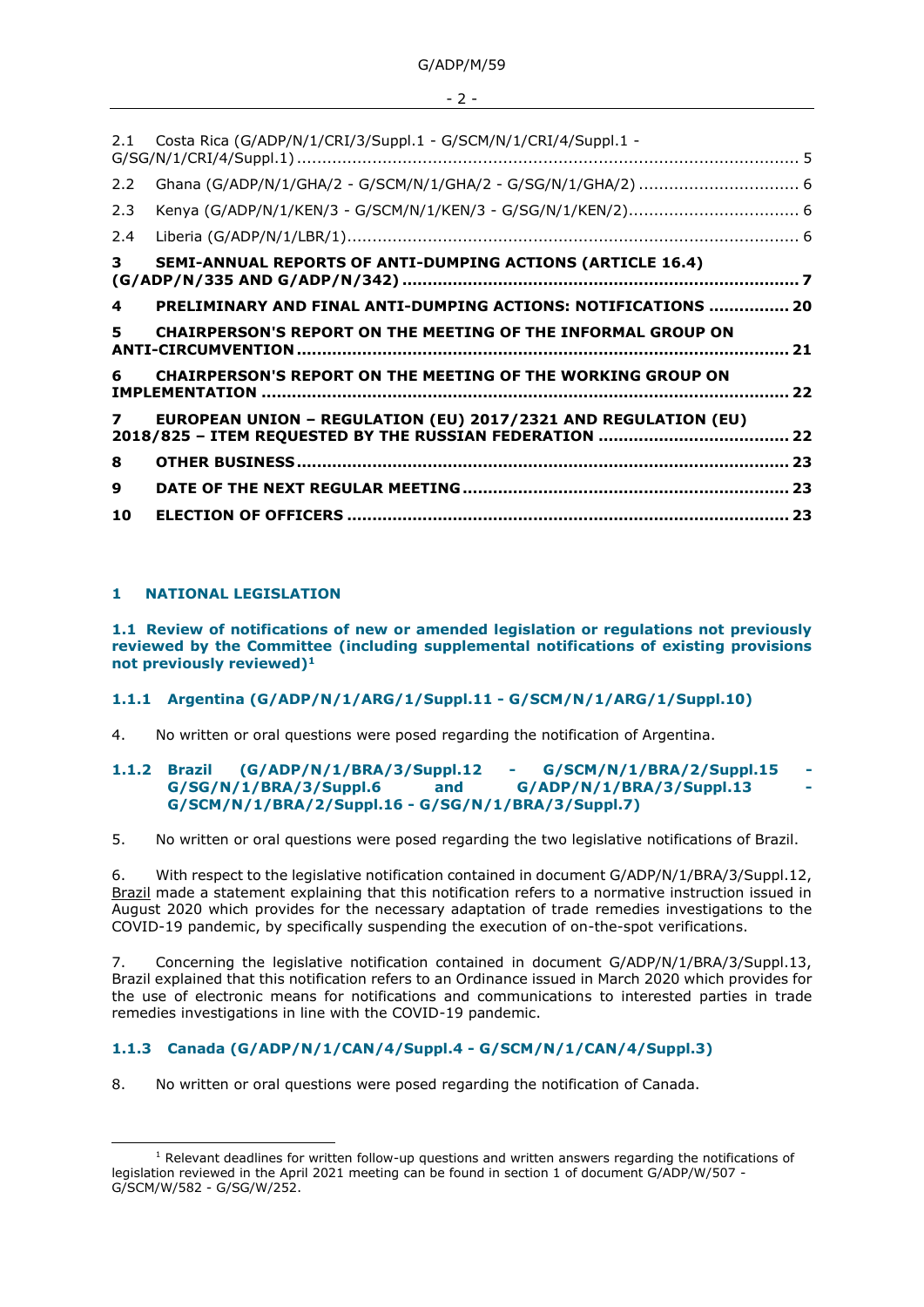# <span id="page-2-0"></span>**1.1.4 Georgia (G/ADP/N/1/GEO/2)**

- 9. Written questions regarding this notification were posed and can be found in document:
	- G/ADP/Q1/GEO/1 G/SCM/Q1/GEO/1 Submitted by the United States.
- 10. Georgia provided oral answers to the written questions posed by the United States.

11. The United States looked forward to receiving written responses to its written questions.

12. Written answers to the United States' written questions were subsequently provided and can now be found in document:

• G/ADP/Q1/GEO/2 – G/SCM/Q1/GEO/2 – Replies to the United States

## <span id="page-2-1"></span>**1.1.5 India (G/ADP/N/1/IND/2/Suppl.9)**

13. No written or oral questions were posed regarding the notification of India.

14. India stated that the amendment to its rules had been notified to the WTO on 4 January 2021. The notification pertained to the amendments to its Anti-Dumping ("AD") rules, namely, "Customs Tariff (Identification, Assessment and Collection of Anti-dumping Duty on Dumped Articles and for Determination of Injury) Amendment Rules, 1995" to change the anti-circumvention provision and make other miscellaneous changes. The amendment was made effective from 2 February 2020. The changes were made to strengthen the anti-circumvention measure by making them more comprehensive and wider in scope so as to address situations of circumvention. Certain other changes were made to clarify the scope of this rule. The amendment proposes to enhance the rule to prevent circumvention of AD duties and to bring the law at par with the Antidumping Agreement ("AD Agreement").

### <span id="page-2-2"></span>**1.1.6 Peru (G/ADP/N/1/PER/2/Suppl.2 - G/SCM/N/1/PER/2/Suppl.2 and G/ADP/N/1/PER/2/Suppl.3 - G/SCM/N/1/PER/2/Suppl.3)**

- 15. Written questions regarding the two notifications were posed and can be found in documents:
	- G/ADP/Q1/PERU/30 G/SCM/Q1/PER/30 Submitted by the United States and were posed with respect to the notification contained in document G/ADP/N/1/PER/2/Suppl.2 -G/SCM/N/1/PER/2/Suppl.2.
	- G/ADP/Q1/PER/31 G/SCM/Q1/PER/31 Submitted by the United States and were posed with respect to the notification contained in document G/ADP/N/1/PER/2/Suppl.3 -G/SCM/N/1/PER/2/Suppl.3.

16. Peru provided oral answers to the written questions posed by the United States.

17. In addition, Peru explained that with respect to the legislative notification contained in document G/ADP/N/1/Suppl.2, its law No. 31089 entitled "Law Combatting the Circumvention of Antidumping and Countervailing Measures" is still in the process of implementation and the regulation of the law is being developed.

18. With respect to the legislative notification contained in document G/ADP/N/1/Suppl.3, Peru stated that the Supreme Decree No. 136-2020-PCM was amended with the aim of strengthening the implementation of its trade remedies regulations and optimizing the proceedings of investigating dumping and subsidization practices. It noted that the Supreme Decree No. 006-2003-PCM established Regulations - pursuant to the AD Agreement, the Agreement on Subsidies and Countervailing Measures and the Agreement on Agriculture - amended by the Supreme Decree No. 004-2009-PCM approving provisions with the aim of preventing and correcting distortions of competitions in the market caused by dumping and subsidies.

19. The United States looked forward to receiving written responses to its written questions.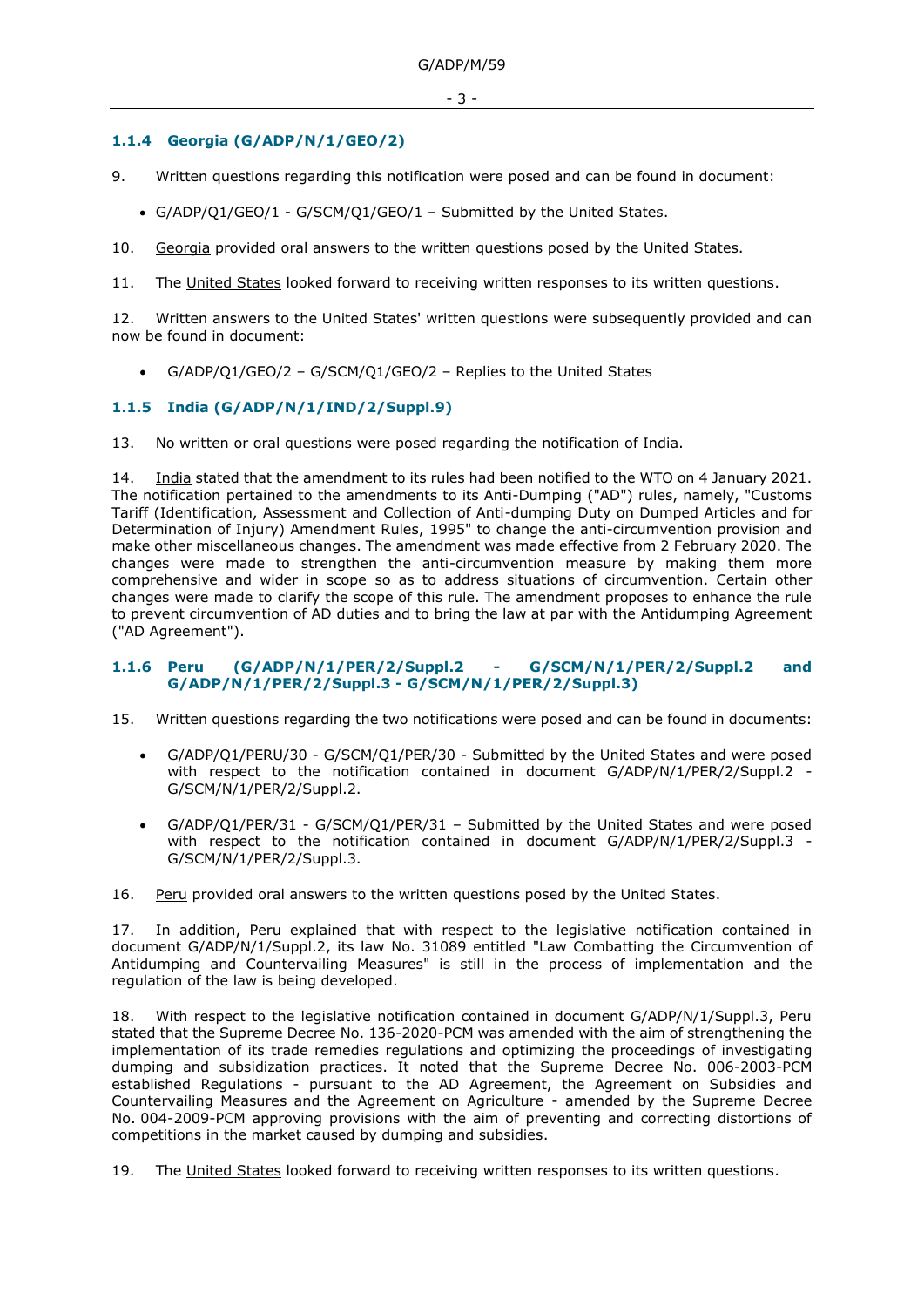20. Written answers to the United States' written questions were subsequently provided and can now be found in documents:

- G/ADP/Q1/PERU/32 G/SCM/Q1/PER/32 Replies to the United States
- G/ADP/Q1/PERU/33 G/SCM/Q1/PER/33 Replies to the United States

## <span id="page-3-0"></span>**1.1.7 Saint Kitts and Nevis (G/ADP/N/1/KNA/1 - G/SCM/N/1/KNA/1)**

- 21. Written questions regarding this notification were posed and can be found in document:
	- G/ADP/Q1/KNA/1 G/SCM/Q1/KNA/1 Submitted by the United States

22. **Saint Kitts and Nevis was not present at the time**. Oral answers were not provided at the meeting, **nor had written answers been received to date.** 

# <span id="page-3-1"></span>**1.1.8 Turkey (G/ADP/N/1/TUR/3/Suppl.4 - G/SCM/N/1/TUR/3/Suppl.4)**

- 23. No written or oral questions were posed regarding the notification of Turkey.
- 24. The Committee took note of the notifications, statements, questions, and answers.

### <span id="page-3-2"></span>**1.2 Review of notifications of new or amended legislation or regulations with outstanding written questions**

- <span id="page-3-3"></span>**1.2.1 Bolivia, Plurinational State of (G/ADP/N/1/BOL/3 - G/SCM/N/1/BOL/3 - G/SG/N/1/BOL/2)**
- 25. Written questions were posed regarding this notification and can be found in document:
	- G/ADP/Q1/BOL/4 G/SCM/Q1/BOL/4 G/SG/Q1/BOL/1 Submitted by the United States

26. The Chair noted that these questions have been pending since the Committee meeting of October 2020.

27. Written answers to the United States' written questions were provided and can be found in document:

• G/ADP/Q1/BOL/5 – G/SCM/Q1/BOL/5 – G/SG/Q1/BOL/2 – Replies to the United States

28. A written follow-up question was posed regarding this notification and can be found in document:

• G/ADP/Q1/BOL/6 – G/SCM/Q1/BOL/6 – G/SG/Q1/BOL/3

29. Bolivia stated that the question posed by the United States has been transmitted to capital and that it would provide a reply as soon as possible.

30. The United States looked forward to receiving a written response to its written question.

31. Written answer to the United States' written question was subsequently provided and can now be found in document:

• G/ADP/Q1/BOL/7 – G/SCM/Q1/BOL/7 – G/SG/Q1/BOL/4 – Replies to the United States

## <span id="page-3-4"></span>**1.2.2 Cameroon (G/ADP/N/1/CMR/1/Suppl.1 - G/SCM/N/1/CMR/1/Suppl.1 - G/SG/N/1/CMR/1/Suppl.1)**

32. Written questions were posed regarding this notification and can be found in document: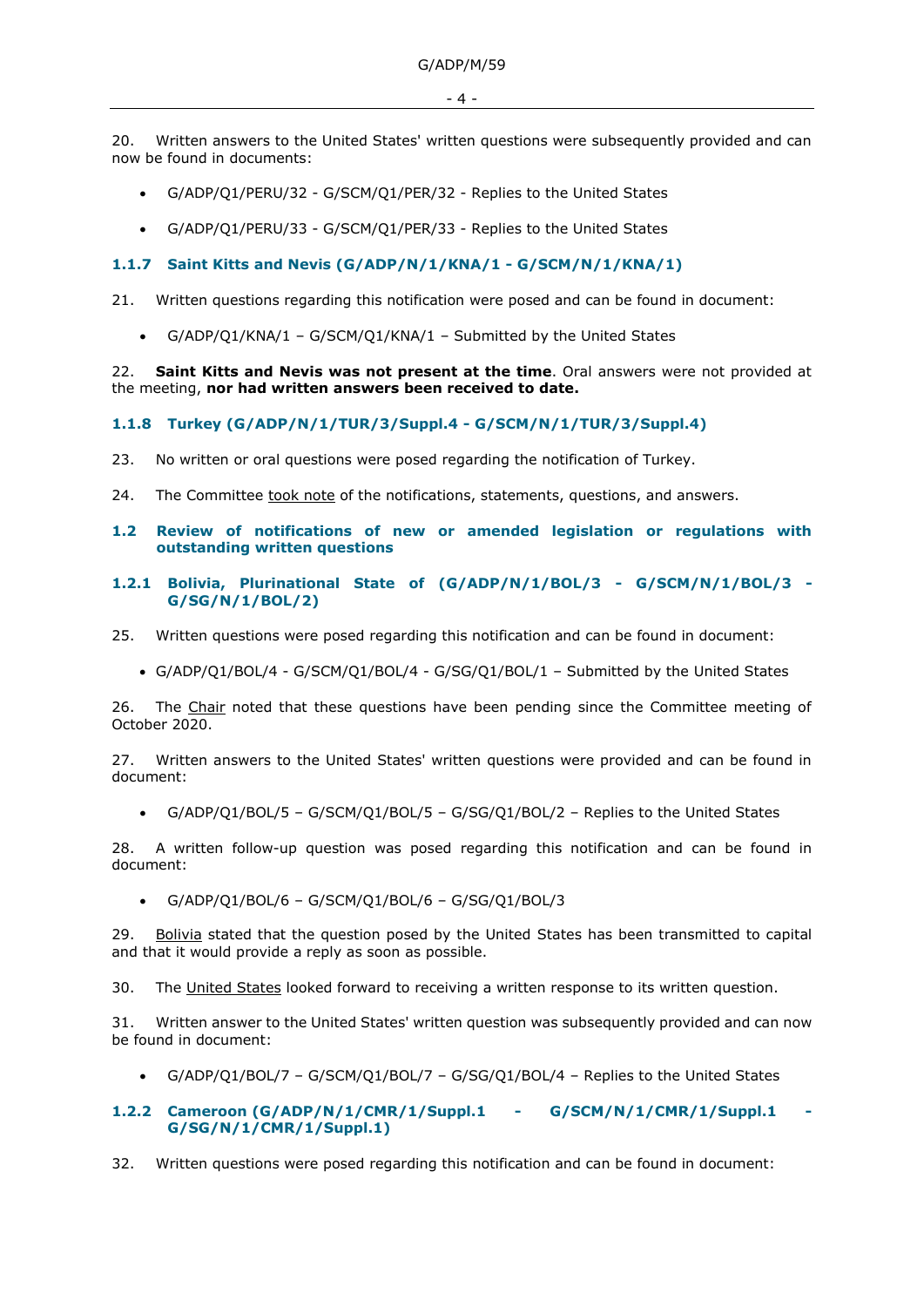• G/ADP/Q1/CMR/3 - G/SCM/Q1/CMR/3 - G/SG/Q1/CMR/3 – Submitted by the United States

33. The Chair noted that these questions have been pending since the Committee meeting of October 2014.

34. Cameroon thanked the United States for its interest in its notification. It stated that it is currently reviewing the written questions and that relevant authorities in capital are collecting the necessary information to respond to the written questions very soon. Cameroon indicated its availability for further bilateral exchange, if requested.

35. The United States looked forward to receiving written responses to its written questions.

## 36. **No written answers have been received to date**.

#### <span id="page-4-0"></span>**1.2.3 United Kingdom (G/ADP/N/1/GBR/1 - G/SCM/N/1/GBR/1 - G/SG/N/1/GBR/1, G/ADP/N/1/GBR/1/Suppl.2 - G/SCM/N/1/GBR/1/Suppl.2 – and G/ADP/N/1/GBR/1/Suppl.4 - G/SCM/N/1/GBR/1/Suppl.4 - G/SG/N/1/GBR/1/Suppl.4)**

37. Written questions regarding these three legislative notifications were posed and can be found in documents:

- G/ADP/Q1/GBR/1 G/SCM/Q1/GBR/1 G/SG/Q1/GBR/1 Submitted by the United States and were posed with respect to the notification contained in document G/ADP/N/1/GBR/1 -G/SCM/N/1/GBR/1 – G/SG/N/1/GBR/1
- G/ADP/Q1/GBR/2 G/SCM/Q1/GBR/2 Submitted by the United States and were posed with respect to the notification contained in document G/ADP/N/1/GBR/1/Suppl.2 -G/SCM/N/1/GBR/1/Suppl.2.
- G/ADP/Q1/GBR/3 G/SCM/Q1/GBR/3 G/SG/Q1/GBR/3 Submitted by the United States and were posed with respect to the notification contained in document G/ADP/N/1/GBR/1/Suppl.4 - G/SCM/N/1/GBR/1/Suppl.4 – G/SG/N/1/GBR/1/Suppl.4.

38. The Chair noted that these questions have been pending since the Committee meeting of October 2020.

39. Written answers to the United States' written questions were provided and can be found in documents:

- G/ADP/Q1/GBR/4 G/SCM/Q1/GBR/4 G/SG/Q1/GBR/4 Replies to the United States
- G/ADP/Q1/GBR/5 G/SCM/Q1/GBR/5 Replies to the United States
- G/ADP/Q1/GBR/6 G/SCM/Q1/GBR/6 G/SG/Q1/GBR/6 Replies to the United States

40. The Committee took note of the notifications, statements, questions, and answers.

### <span id="page-4-1"></span>**2 NATIONAL LEGISLATION – CONTINUING REVIEW OF LEGISLATIVE NOTIFICATIONS PREVIOUSLY REVIEWED BY THE COMMITTEE**

### <span id="page-4-2"></span>**2.1 Costa Rica (G/ADP/N/1/CRI/3/Suppl.1 - G/SCM/N/1/CRI/4/Suppl.1 - G/SG/N/1/CRI/4/Suppl.1)**

41. A written follow-up question was posed regarding this notification and can be found in document:

• G/ADP/Q1/CRI/17 - G/SCM/Q1/CRI/17 - G/SG/Q1/CRI/11 – Submitted by the United States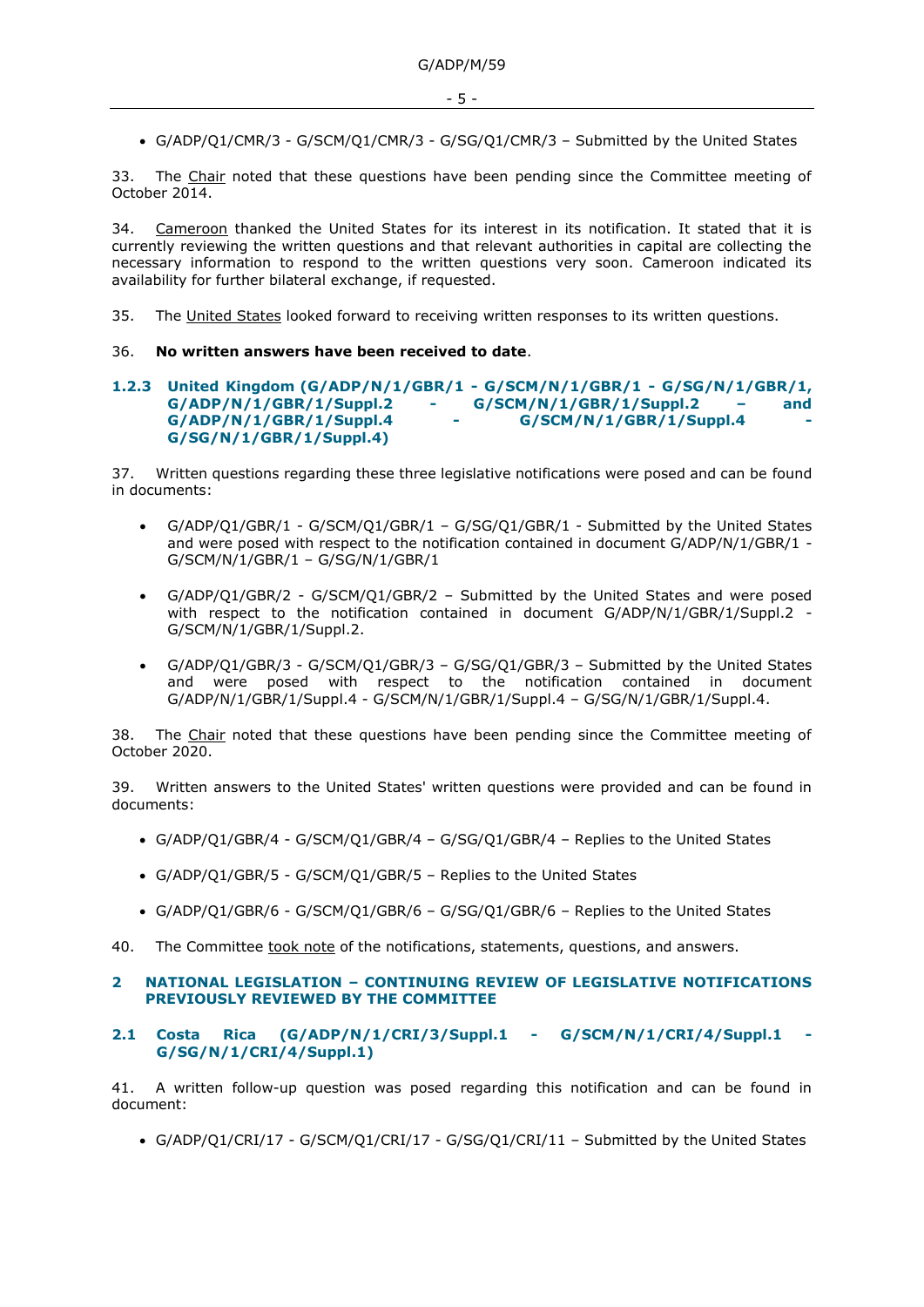42. A written answer to the United States' follow-up question was provided and can be found in document:

• G/ADP/Q1/CRI/18 - G/SCM/Q1/CRI/18 - G/SG/Q1/CRI/12 – Replies to the United States

### <span id="page-5-0"></span>**2.2 Ghana (G/ADP/N/1/GHA/2 - G/SCM/N/1/GHA/2 - G/SG/N/1/GHA/2)**

43. Written follow-up questions were posed regarding this notification and can be found in document:

• G/ADP/Q1/GHA/3 - G/SCM/Q1/GHA/3 - G/SG/Q1/GHA/3 – Submitted by the United States

44. Ghana<sup>2</sup> thanked the United States for its interest in its legislation and its written follow-up questions. It stated that these questions have been sent to capital and written answers would be submitted as soon as possible.

45. The United States looked forward to receiving written responses to its written questions.

46. **No written answers have been received to date.**

#### <span id="page-5-1"></span>**2.3 Kenya (G/ADP/N/1/KEN/3 - G/SCM/N/1/KEN/3 - G/SG/N/1/KEN/2)**

47. Written follow-up questions were posed regarding this notification and can be found in document:

• G/ADP/Q1/KEN/6 - G/SCM/Q1/KEN/6 - G/SG/Q1/KEN/5 and G/ADP/Q1/KEN/6/CORR.1 – G/SCM/Q1/KEN/6/CORR.1 – G/SG/Q1/KEN/5/CORR.1 – Submitted by the United States

48. The Chair noted that these questions have been pending since the Committee meeting of October 2020.

49. With respect to the follow-up questions by the United States, Kenya explained that it was still awaiting comprehensive responses from capital and that it would provide them to the United States and to the Secretariat in due course. It added that Kenya's Trade Remedies Agency was still under formation and that this process had taken longer than anticipated, mainly due to challenges posed by the COVID-19 pandemic. Kenya indicated that Members would be notified as soon as the new agency is ready and operational.

50. The United States looked forward to receiving written responses to its written questions.

#### 51. **No written answers have been received to date.**

### <span id="page-5-2"></span>**2.4 Liberia (G/ADP/N/1/LBR/1)**

52. Written follow-up questions were posed regarding this notification and can be found in document:

• G/ADP/Q1/LBR/3 - G/SCM/Q1/LBR/3 – Submitted by the United States

53. The Chair noted that these questions have been pending since the Committee meeting of October 2020.

#### 54. **Liberia was not present at the time**. Oral answers were not provided at the meeting, **nor had written answers been received to date**.

55. The Chair informed Members that, pursuant to the Committee's agreed procedures, in order for a new legislative notification to be placed on the agenda of the October 2021 meeting of the

 $<sup>2</sup>$  Due to technical difficulties encountered by the delegation of Ghana to virtually join the meeting, this</sup> statement was read on Ghana's behalf by the Chairperson, upon the request of the delegation of Ghana.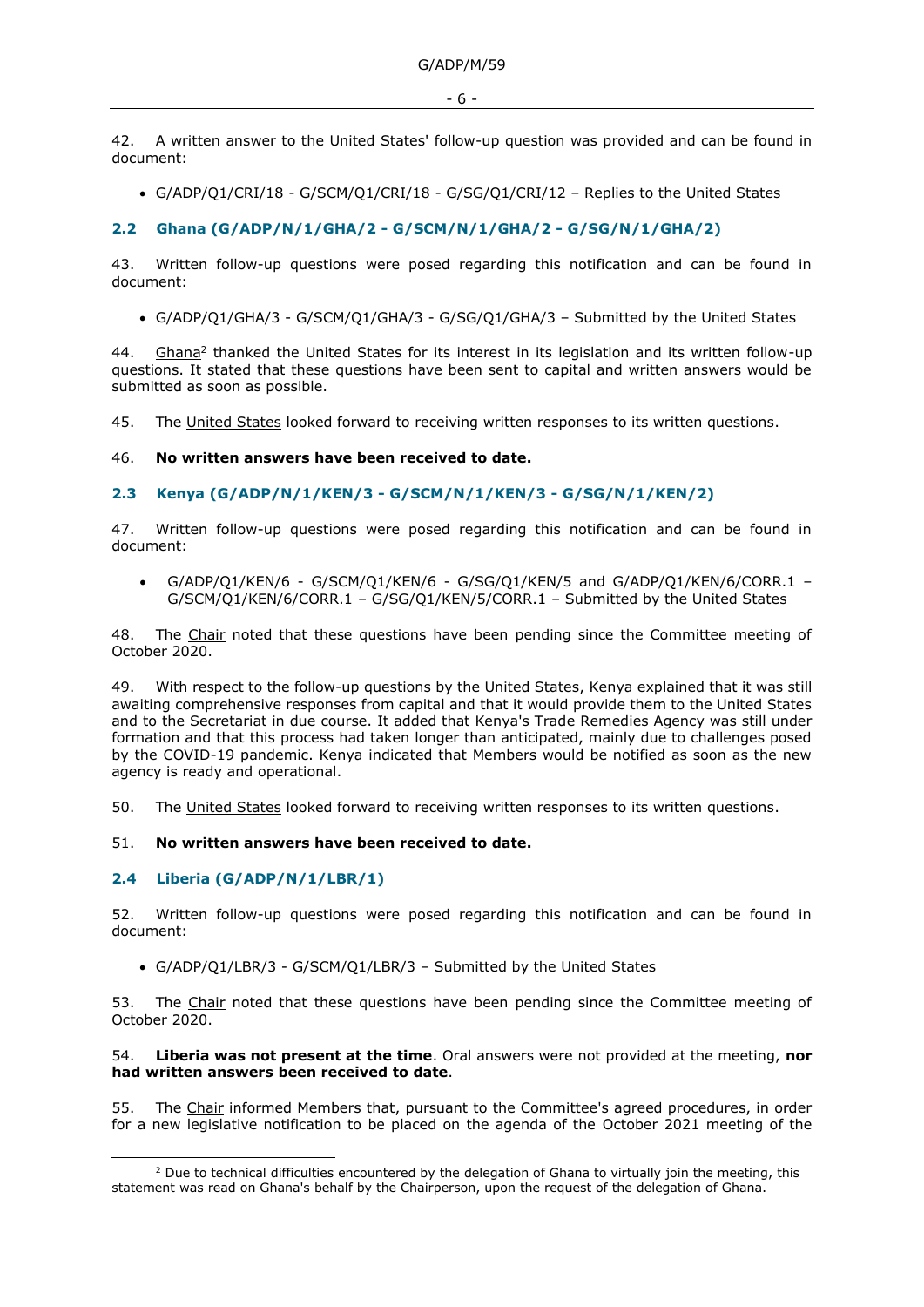Committee, the notification should be circulated in all three languages by 13 September 2021. Shortly after this date, the Secretariat will circulate a document informing Members of all legislative notifications to be reviewed at the next Committee meeting in October 2021.

56. The Chair reminded Members that pursuant to paragraph 8 of document G/ADP/W/284/Rev.1, all unanswered written questions pertaining to new legislative notifications reviewed at the meeting, as well as the subject notifications, shall automatically be retained on the agenda of the next Committee meeting and on the agendas of subsequent Committee meetings until written answers are submitted.

57. The Chair noted that the new legislative notification from **Colombia**, as well as any other received and circulated by the applicable deadlines<sup>3</sup>, would be on the agenda for review at the regular meeting of the Committee in October 2021.

The Chair expressed concern that some Members had yet to submit a notification on legislation, particularly where all that would be required is a nil notification. The Chair encouraged Members that had not yet made a legislative notification to do so as promptly as possible.

59. Concerning the revised list of competent authorities contained in document G/ADP/N/14/Add.54, the Chair invited Members that had not done so to submit the information required by Article 16.5 of the AD Agreement and encouraged Members to review and update previously submitted information, where necessary.

60. The United States appreciated the fact that most Members have submitted a notification with their domestic AD legislation or a one-time notification that they do not have an AD legislation. However, some countries which have not provided a notification of their legislative status have submitted Trade Policy Review reports indicating that they have AD laws in effect. In other words, the respective WTO Members have already gone through the effort of informing the WTO of their respective AD legislation status, albeit in another forum. The United States encouraged Members to review their respective situations and make the appropriate notification promptly. It added that the notification of AD laws and any revisions to those laws are a key element in maintaining transparency in the administration of the AD remedy. It encouraged all Members to submit future notifications promptly following the implementation of the relevant legislation. In addition, it stated that timely and proper submission of notifications would impact the efficient functioning of the Committee and the WTO more broadly. The United States informed Members that at the most recent Council on Trade in Goods meeting, the co-sponsors of JOB/CTG/14/REV.4 - ''Procedures to Enhance Transparency and Strengthen Notification Requirements Under WTO Agreements'' expressed their intent to relaunch outreach to Members as work continues to refine the proposal and address outstanding Members' concerns. While notification reporting by some Members had improved, overall, these efforts have yielded limited and insufficient results. It noted that part of the inability to meet notification commitments results from capacity constraints that can be supported through technical assistance, but there may also be procedural changes that can improve the operation and effectiveness of notification requirements. The United States welcomed ideas and comments as it works to hone the proposal, balancing benefits with obligations, and seeks ways to reinforce the fundamental principle of transparency that is at the core of the WTO and is critical to helping restore its negotiating function.

61. The Committee took note of the notifications, statements, questions, and answers.

## <span id="page-6-0"></span>**3 SEMI-ANNUAL REPORTS OF ANTI-DUMPING ACTIONS (ARTICLE 16.4) (G/ADP/N/335 AND G/ADP/N/342)**

62. The Chair recalled that a request and a reminder for submission of semi-annual reports for the second half of 2020 had been circulated in documents G/ADP/N/350 and supplement 1. Members taking no AD actions should submit a simple letter to that effect twice per year. This would not apply to those Members that had already submitted a one-time notification under Articles 16.4 and 16.5 of the AD Agreement.

<sup>&</sup>lt;sup>3</sup> Relevant deadlines can be found in Section 1 of document G/ADP/W/507 - G/SCM/W/582 -G/SG/W/252.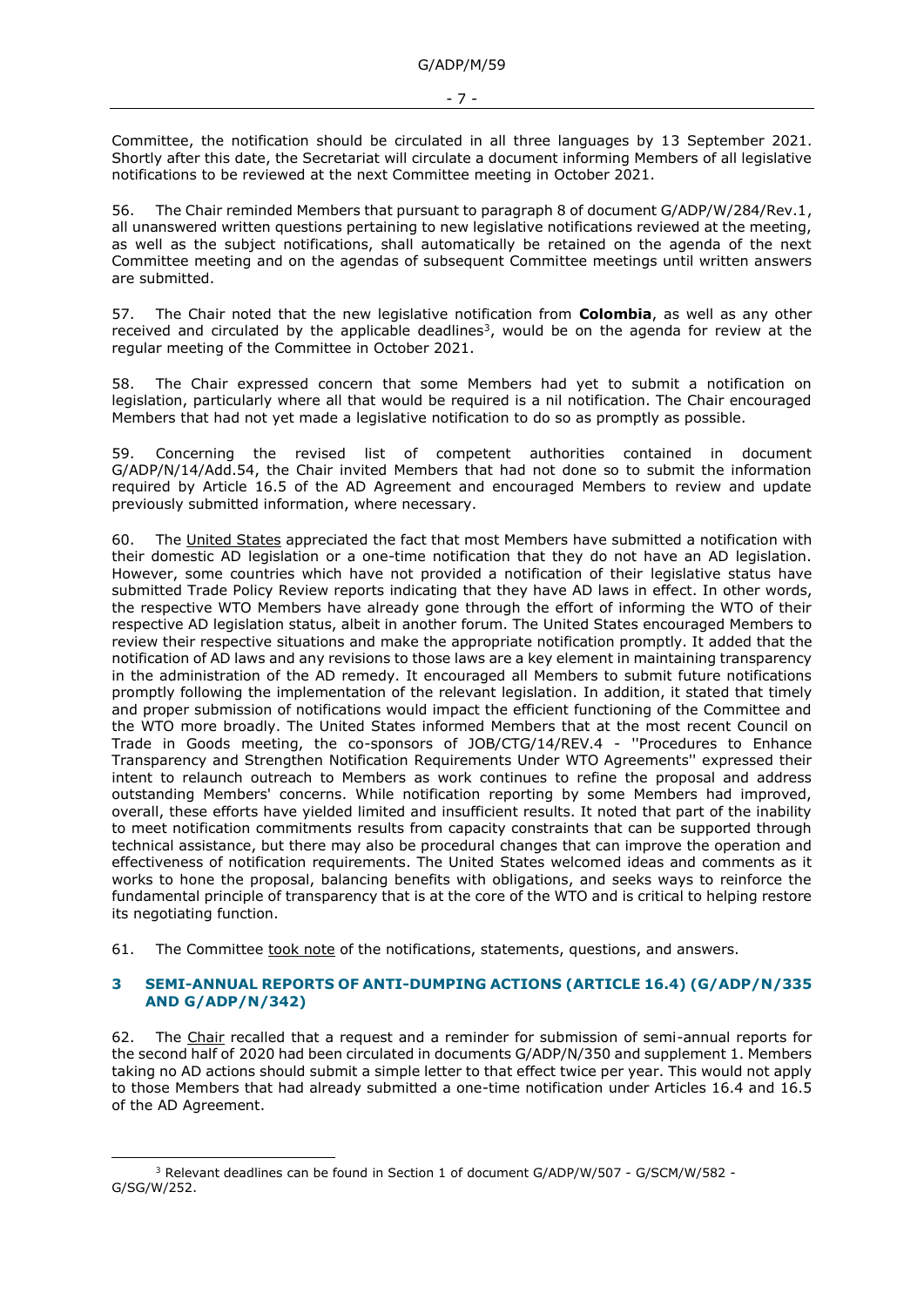63. The Chair noted that a number of Members had not yet responded to the request for semi-annual reports. This notification requirement applied to all Members, whether or not they had taken AD actions during the period in question, except for the 51 Members that had already submitted a one-time notification.<sup>4</sup> The Chair urged Members to comply with this important notification requirement.

The Chair explained that while Members are free to raise at the Committee's meetings any questions that they wish regarding the actions reflected in the semi-annual reports, Members may agree that raising issues that are subject to dispute settlement proceedings may be better pursued in depth in other WTO dedicated fora.

65. The Chair recalled that the Rules and the IT Divisions have been cleaning up and redesigning the existing trade remedies databases and are developing a facility to enable Members to submit their semi-annual reports on-line. The new interface consists of a series of fields to be completed with all the required information and is enabled with smart features. It has been programmed to try to catch the most common types of reporting errors, so that data problems will be minimized by the time the report is submitted. This interface has been designed to be as user-friendly and useful for Members as possible with the hope that all these efforts would lead to significant improvements in the quality and accessibility of trade remedies information.

66. The Chair recalled that, in October 2020, the Secretariat announced the soft launch of this new online portal for submission of antidumping semi-annual reports, provided a presentation of the prototype, and Members were provided with access to start testing the new platform. In addition, in December 2020, the Secretariat conducted several virtual sessions in the requested WTO languages for the benefit of all Members. The official launch of the portal took place as scheduled in January 2021 and it became fully functional and accessible to Members to input their data pertaining to the semi-annual report covering the second half of 2020 and to submit that semi-annual report through it.

67. The Chair thanked all delegates who had attended the training sessions, who tested the new platform prior to its official launch, as well as those who had submitted their semi-annual reports via the platform. As this is a new system, Members submitted their WORD paper version of the semiannual report covering the second half of 2020 via email to the Secretariat - as they have done for previous semi-annual reports - and were also encouraged to start doing so through the platform. This would familiarize Members with the platform and its fields and make it easier to use it to submit their next semi-annual report covering the first half of 2021, without the need to submit a WORD copy of the document via email, if they so wished.

68. The Chair announced that up until the date of the meeting, 80 users have so far registered to access and use the platform, 18 draft semi-annual reports were worked on, 10 were submitted through the portal, and 29 Members have been using it.

69. The Chair explained that the Secretariat has been receiving very useful feedback from Members who have been using the new portal. Like any new system, without Members testing it and providing feedback, the Secretariat will never be able to fix any teething problems nor will it be able to detect any new bugs that may need fixing in coordination with its IT Division. To allow for a systemic feedback process, the Chair invited all Members that have submitted their semi-annual reports covering the period July-December 2020 in WORD format to enter the data included in those semi-annual reports in the respective fields of the platform. The Chair assured that the AD Portal Team would be at the Members' disposal to help figure out any issues they may face while using the platform. Introducing this additional information into the system will provide a better picture of any problems that may need correction. To be included in this feedback process, Members were encouraged to enter the data by 31 May 2021. On 4 June 2021, the Secretariat would be sending out a questionnaire to all registered users to receive their feedback, better understand any issues or hurdles faced and pave the way for further improvements to be introduced to the portal. The questionnaire would also include a query as to whether the Member using the system needs an additional training session by the Secretariat, based on that Member's experience in using the system.

<sup>4</sup> All such notifications are contained in the G/ADP/N/193 series of documents.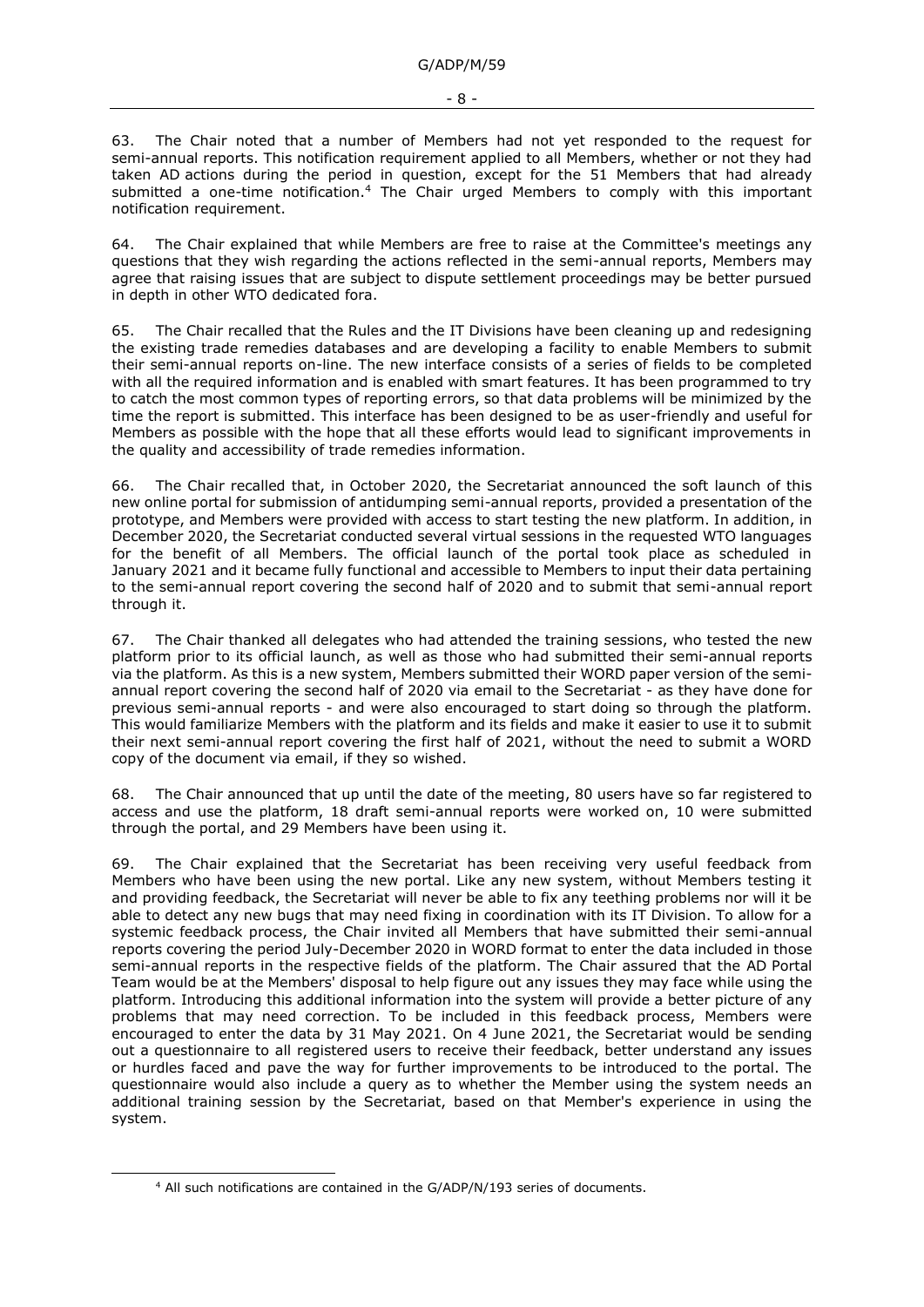70. The Chair stated that with regards to the new revamped database, for the Secretariat to successfully clean up and migrate all the data included in the old AD database and subsequently to make it accessible to all Members, the Chair conveyed the Secretariat's plea for Members' cooperation. As the Secretariat is cleaning up and verifying such data manually for all Members as of 1995 as well as sending out to Members specific queries/requests for information that may run into hundreds of pages, the Secretariat would highly appreciate receiving responses from Members to these queries as soon as possible, especially as some of those queries have been pending for a couple of years. With Members' indulgence, following this meeting, the Secretariat would be sending individual reminders to Members with pending responses. The whole AD Portal Team will also remain at the disposal of those Members if they have any issues with providing the information or answering any of those questions, be that via an online meeting, phone or email, etc. As this is a labourintensive manual process, the Secretariat is still in the process of cleaning/verifying additional data pertaining to other Members and would be sending such queries/requests for information to them in due course. The Chair urged Members – once they receive such queries from the Secretariat – to start working on the responses and to submit those by the date specified for that and which will be indicated in such requests. Those Members can also count on the AD Portal Team's assistance if they encounter any issues while answering such questions.

71. Australia commended the efforts made by the Secretariat and the Chair in relation to the AD database portal and the training that has been provided.

72. The European Union thanked the WTO Secretariat for the creation of the AD notification portal. It stated that it would do better in the utilization of the portal. It added that although no information has been provided on the portal by the European Union yet, it would do so based on the latest semi-annual report it filed in WORD format covering the second half of 2020. It also thanked the Secretariat for going through the data with such forensic detail which has helped the European Union getting its own record very much in line and correct.

73. Indonesia expressed its appreciation for the introduction of the new AD Portal.

74. The Committee reviewed the semi-annual reports for the second half of 2020. No Member raised questions or made comments concerning the reports of Argentina; the member States of the Eurasian Economic Union (Armenia, Kazakhstan, Kyrgyz Republic and the Russian Federation); the member States of the Gulf Cooperation Council "GCC" (Bahrain, Kingdom of; Kuwait, the State of; Oman; Saudi Arabia, Kingdom of; Qatar and United Arab Emirates); Brazil; Chile; Colombia; Costa Rica; Egypt; El Salvador; Israel; Japan; Madagascar; Malaysia; Morocco; New Zealand; Peru; Chinese Taipei; Trinidad and Tobago; Turkey; and Viet Nam.

75. On the semi-annual report of **Australia**, the Russian Federation requested the delegation of Australia to provide an update on the current status of the expiry review of the AD measures on imports of ammonium nitrate originating in the Russian Federation. On 5 March 2021, the Australian Anti-Dumping Commission had issued a statement of essential facts regarding the expiry review of the measures. The statement included a proposal to recommend to the Minister of Industry, Science and Technology that the measures expire on 24 May 2021. According to the statement, the final report was due on 19 April 2021. The Russian Federation welcomed the recommendation not to extend the measures and requested the delegation of Australia to clarify whether the recommendation had been made on 19 April 2021, and whether the expiry of the measures would take place on 24 May 2021.

76. China raised two concerns about Australia's AD investigation practice. First, China referred to the repetitive initiation of investigations on similar products. China stated that Australia had initiated 27 AD and CVD investigations against six Members in 2020 and that it was one of the most frequent users of trade remedies in the world. China noted that among the products investigated by Australia, many are similar to products that are already subject to measures in force. For instance, Australia had investigated and imposed measures on Chinese aluminium zinc coated steel with a width equal to or greater than 600 millimetres several years ago. However, in June 2020, Australia initiated a new investigation on aluminium zinc coated steel of a width less than 600 millimetres. Meanwhile, Australia also initiated new investigations against aluminium zinc coated steel exported from the Republic of Korea, Chinese Taipei, and Viet Nam with a width of more than 600 millimetres. China noted that such repetitive initiations are not commonly seen in the practice of other Members.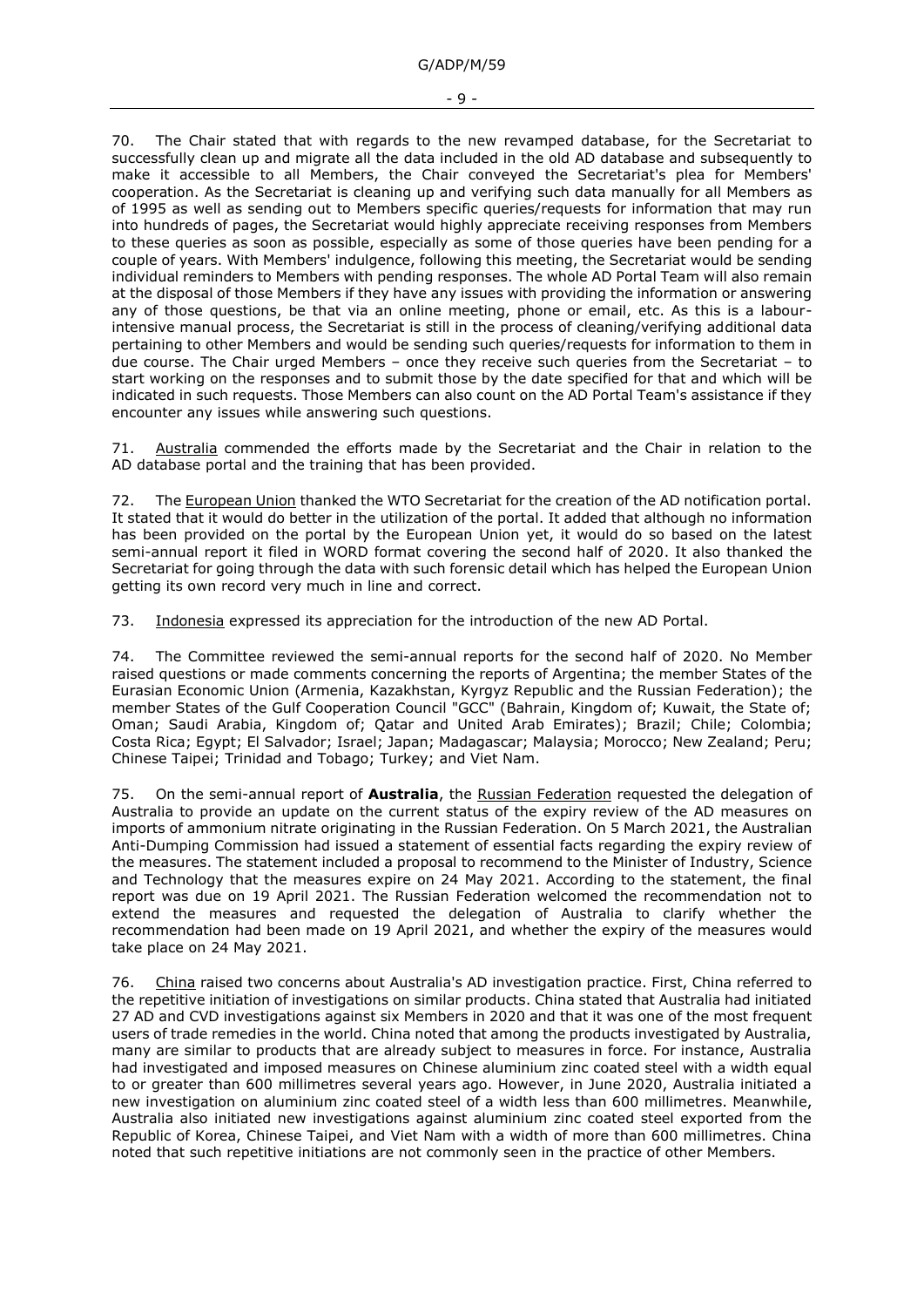G/ADP/M/59

77. China requested Australia to clarify how it ensured that such activities did not give rise to excessive protection of its domestic industries. China mentioned that while Australia's AD and CVD measures on exported aluminium extrusions from China are still in force, Australia has launched a new AD investigation on part of that product, i.e. Aluminium micro-extrusions. In the previous investigation, China had obtained a zero-duty rate, yet the repeated initiation of investigations undermined the favourable result obtained previously by the Chinese respondent.

78. The second concern that China expressed related to the issue of cost adjustments in AD investigations. In September 2020, Australia had made a final AD and CVD determination on imports of hot dip galvanised steel angles from China, finding a *de minimis* margin of dumping. China welcomed Australia's decision not to impose measures. However, China noted that in the course of the investigation, the Anti-Dumping Commission of Australia had refused to accept the cost data provided by the investigated respondent, and had used the price data of raw material from the Republic of Korea and Chinese Taipei, instead. In addition, in other cases initiated in 2020, the Australian authority had also rejected cost data from Chinese steel and aluminium producers, although that data was in accordance with generally accepted accounting principles and reasonably reflected the production cost of the product under investigation. China queried the compatibility with the findings by WTO panels and the Appellant Body on these matters, including *EU — Biodiesel*, *Australia – Anti-Dumping Measures on A4 Copy Paper*, and *EU — Cost Adjustment Methodologies II (Russia)*.

79. Australia thanked the Russian Federation and China for their interventions but also noted that it is usual practice in this Committee for Members to give the Member concerned advance notice if they intend to raise questions or concerns regarding an investigation during the meeting.

80. In relation to the concerns raised by the Russian Federation, Australia stated that it had initiated a sunset review on 20 August in relation to imports of ammonium nitrate originating in the Russian Federation. Australia noted that the statement of essential facts was published on the website of Australia's Anti-Dumping Commission on 5 March 2021; that the Commission's final recommendation was provided to the Minister of Industry, Science and Technology for decision on 19 April 2021; and that the Russian Federation had been an active participant in the investigation and had made several submissions. These submissions were considered in preparing the statement of essential facts and the Commissioner's recommendation to the Minister of Industry, Science and Technology. The Minister's decision would be due 30 days after receiving the report and the deadline may be extended in some circumstances. Australia stated that the decision would be published on the Commission's website when it becomes available. The inquiry was conducted consistently with Australia's obligations under the WTO rules. Australia thanked the Russian Federation for its participation and the question raised at the Committee meeting. It indicated its availability for further bilateral consultations.

81. In response to China's systemic concern, Australia explained that investigations are initiated by application of the domestic industries and not at the initiative of the Government; they are thus not retaliatory in nature. Comparing the more limited range of tariff lines Australia exported to China with the larger range of goods imported from China into Australia, together with Australia's low applied and bound tariffs, the incidence of AD cases was not unusual and reflected Australia's open trade regime. On the matter of cost adjustments, Australia referred China to the findings in the *Australia – Anti-Dumping Measures on A4 Copy Paper* dispute.

82. In relation to China's questions, Australia noted that it could only provide some information on the investigations referred to by China, given the short notice it had received on this matter. It explained that the AD investigation on imports of hot dip galvanised steel angles from China was initiated on 24 June 2019 in response to a properly documented application from the domestic industry. All interested parties, including the Government of China and Chinese exporters, were able to make submissions. All submissions were carefully considered by the Commissioner in conducting the investigation. The statement of essential facts was published on the Commission's website on 18 June 2020. Australia indicated that the Commissioner had terminated the investigation because dumping was not found above the *de minimis* level. The investigation was terminated by the Commissioner on 18 September 2020 and a notice was published on the Commission's website. A separate AD investigation concerning imports of solid based angles from China was initiated on 26 February 2019 in response to a properly documented application from the domestic industry. However, the applicant withdrew its application and the investigation was subsequently terminated. A notice about the withdrawal was published. Australia does not currently have any investigation or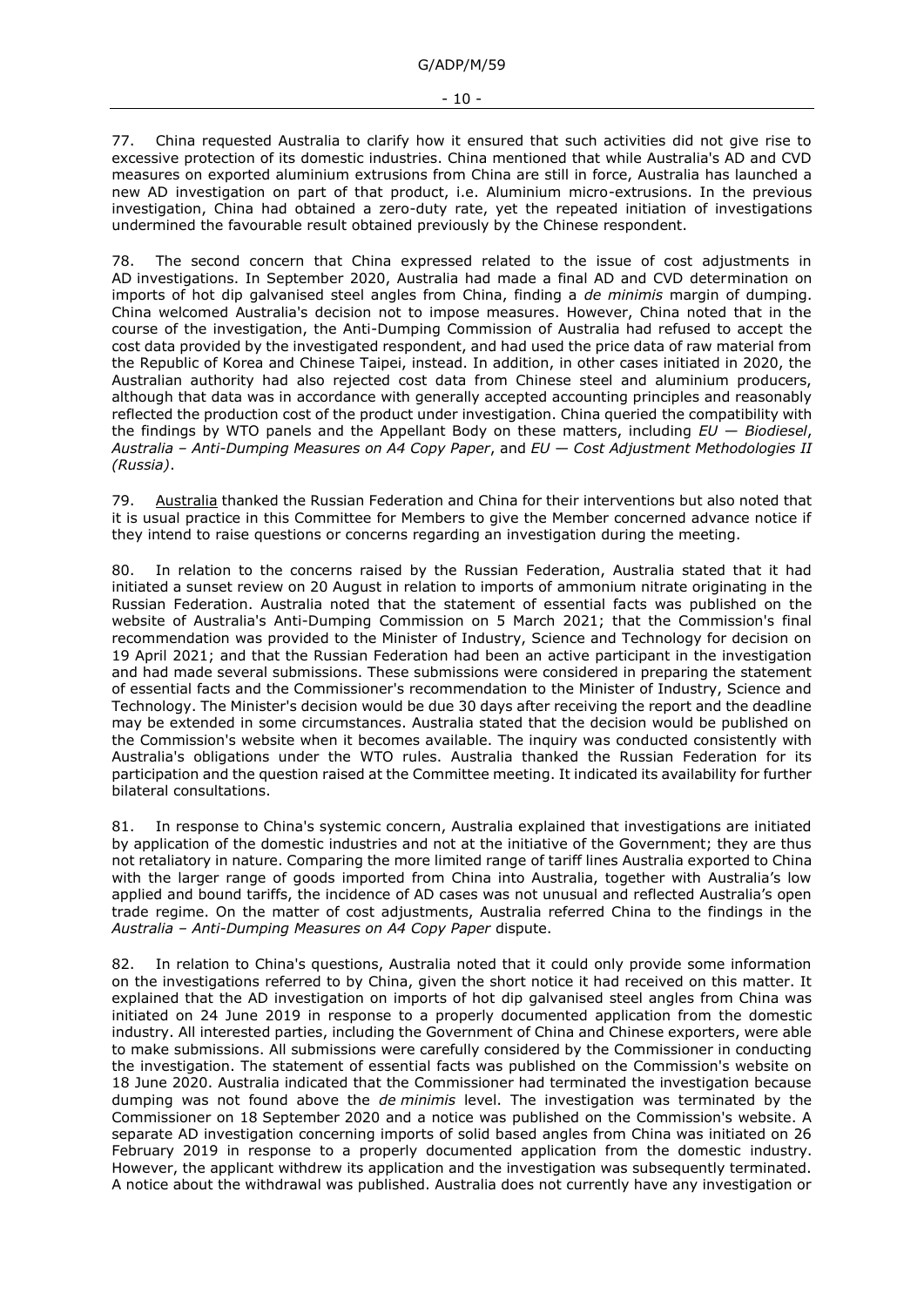measures on any of these products. Australia assured the Committee that its AD and CVD regime operates in accordance with its international commitments under the WTO Agreements. Australia encouraged further questions, if any, to be submitted in writing and indicated its availability for bilateral discussions.

83. The Russian Federation thanked the delegation of Australia and sought clarification on whether the Minister's decision would be made on 19 May 2021, when the 30-day deadline would lapse. It expressed its availability for bilateral discussions.

84. Australia confirmed that the Minister's decision was due on 19 May 2021, however, that deadline may be extended if the Minister decided that more time was needed to examine the report.

85. On the semi-annual report of **Canada,** the Russian Federation expressed its deep concerns about the AD investigation of Canada with respect to imports of certain concrete reinforcing bar of Russian origin. The Russian Federation believed that the Canadian authorities had no grounds to initiate the investigation and to impose provisional measures because the volume of imports of the product concerned from the Russian Federation was negligible in 2020. According to Canadian statistics, imports had taken place only in June and November, while there were none during the rest of the year. The period of this investigation covered exactly six months from June to November. The Russian Federation believed that the only explanation for selecting such a short period was the desire to portray the volume of imports as more than negligible, which had nothing to do with objective assessment. The Russian Federation also noted that the product concerned in this investigation fell under four HS codes. Products that were imported by Canada during the investigation period fell under two HS codes; there were zero imports under the other two codes. The Russian Federation failed to see how such small volume of imports could trigger the initiation of an investigation. In the Russian Federation's view, the investigation should have been terminated in accordance with Article 5.8 of the AD Agreement.

86. The Russian Federation added that the Canadian authorities did not have sufficient evidence that Russian imports were causing injury. In its view, it was difficult to imagine that supplies of Russian products, accounting for only 2.6% of total imports of the subject product to Canada, could cause injury, especially during such a short period. Likewise, at the pre-initiation stage, the Canadian authority lacked sufficient evidence of dumping and relied on the normal value which was constructed based on the steel billet price that was not specific to the Russian Federation. In other words, the constructed normal value was not based on the cost of production in the country of origin, as it is required by Article 2.2 of the AD Agreement. In March 2021, the Canadian authorities imposed provisional measures. The Russian Federation failed to see the grounds for those measures. Article 7.1 of the AD Agreement allows the imposition of provisional measures only if they are judged to be necessary to prevent injury being caused during the investigation. However, Canadian authorities have failed to establish that injury is caused while the investigation is ongoing. The Russian Federation called on Canada to reconsider the findings bearing in mind its WTO obligations and urged it to terminate the investigation and to revoke the provisional measures immediately.

87. Canada stated that all Canadian AD investigations and any action taken pursuant to those investigations are fully consistent with Canada's obligations under the AD Agreement and the GATT 1994. With respect to ongoing AD investigations or judicial reviews at the Federal Court of Appeal, Canada declined to comment further pending the outcome of the proceedings. Canada thanked the Russian Federation for its question. It considered the Committee's Q&A exercise to be important in promoting transparency. Canada requested the Russian Federation to provide its questions in writing so it can provide a written response as soon as possible.

88. On the semi-annual report of **China**, Australia raised concerns over China's AD investigation into imports of wine from Australia. Australia thanked the Chinese delegation for the opportunity to hold further constructive bilateral discussion in the week of 19 April 2021. It explained that China initiated the investigation on 18 August 2020 and issued a preliminary affirmative determination on 27 November 2020 with provisional measures set in the range of 107% to 212%. China issued its final determination on 26 March 2021 and imposed final measures in the range of 116.2% to 218.4%. These duties have effectively ceased Australian exports to the Chinese market.

89. Australia indicated that it was still examining the final determination but highlighted some specific areas of concern. Australia respected China's right to investigate alleged dumping consistent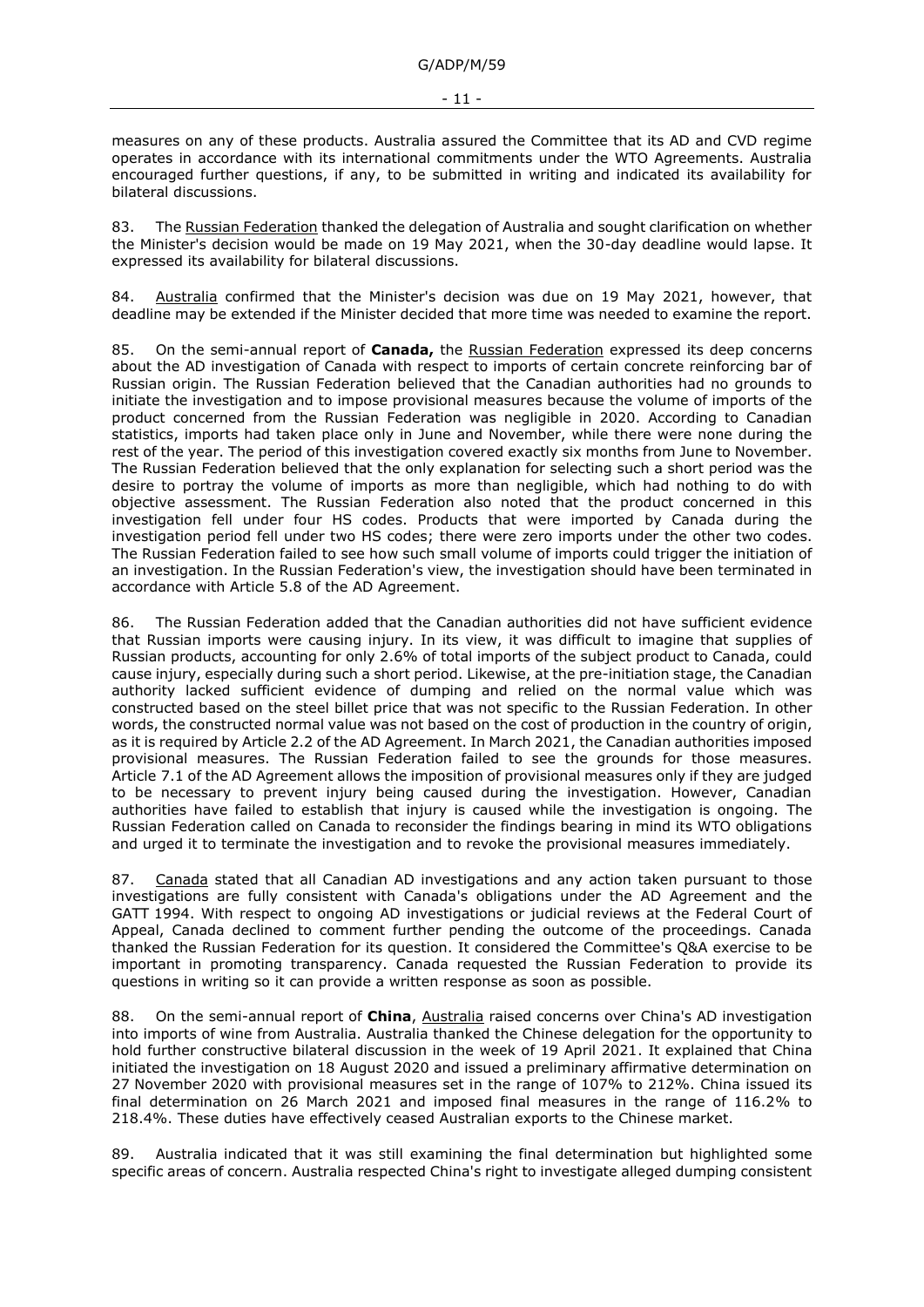with WTO rules but did not believe that this investigation was justified or properly initiated. In particular, there was a lack of proper identification of the domestic industry and the legal standing of the applicant. It also added that the product under investigation was not properly identified. This had flow-on implications for identifying domestic production and consumption as part of the injury analysis.

90. Australia also raised concerns that its ability to respond to the disclosure report was significantly constrained by China's Ministry of Commerce (MOFCOM) not having provided Australia with complete disclosure of all the essential facts under consideration. Rather, it received in piecemeal fashion distributed extracts from what Australia surmised at the time must have been a fuller disclosure report. In Australia's view, this undermined its procedural fairness entitlements. China used recourse to facts available which was both unwarranted and disregarded in part or in total the information supplied. The Australian Government and the three sampled Australian exporters fully cooperated in this investigation and provided comprehensive information and replies as part of this investigation. Australian exporters completed their respective replies to questionnaires, including supplemental questionnaires issued on 1 February 2021. The Australian Government also completed the questionnaire in so far as it related to the allegation that there were non-market economic conditions in Australia. In this regard, Australia noted that the final determination upheld the preliminary finding that MOFCOM "would not determine the particular market situation of the Australian wine industry". Australia failed to understand this section of the final determination as it did not explain the relevance of the assessment, nor how it was used (or not used) to establish the margin of dumping for the sampled Australian exporters.

91. Australia was also concerned over the apparent misapplication of sampling, specifically as far as purpose, rationale and application are concerned. Australia explained that China apparently drew adverse inferences that registered but non-sampled companies were non-cooperative and used facts available on the basis that not all the non-sampled companies submitted questionnaire replies. In addition, one Australian exporter sought to be one of the sampled companies, but in its final determination, MOFCOM stated that it had limited its selection to three companies for practicality purposes and discouraged the company from providing voluntary replies. Australia continued to remain open to further discussions with China on this case to find a mutually beneficial solution.

92. Japan expressed its concern with respect to the final determination made by China in July 2019 and the continued imposition of the AD duties regarding Japan's stainless billets, hotrolled plates, and coils. Throughout the investigation, Japan had continued to express its serious concern that the definition of the product under consideration was too broad and included semi-final and final products. It also had expressed concern that the finding of injury to the domestic industry and causal link between the imports and injury had been made inappropriately because the users and consumers of these products were considerably different. In this light, Japan had requested the Chinese investigating authority to make findings and a determination that are consistent with the AD Agreement. However, Japan regretted that the Chinese investigating authority had made the final determination without considering any of Japan's concerns.

93. Japan also referred to the cumulative assessment conducted by China's investigating authority of the effects of Japanese products together with the imports from other countries, including Indonesia, in the injury assessment although it was not appropriate in view of the competitive relationship. Given its doubts as regards the measure's consistency with the AD Agreement, Japan had repeatedly expressed serious concerns to China, including through bilateral exchanges. Nevertheless, China had maintained the AD measure thus far. Japan requested China to take into consideration Japan's serious concerns and review the determination in accordance with the AD Agreement.

94. With regard to Japanese exports of optical fibre preform, Japan expressed its concern on the final determination made in August 2015 and the continued imposition of the AD duties. Article 11.3 of the AD Agreement stipulates that any AD measure shall be terminated in five years unless the authorities determine the substantial necessity to continue the measure, namely that the elimination of the AD duty would be likely to lead to the continuation or recurrence of dumping and injury. Japan opined that China must apply Article 11.3 of the AD Agreement in a strict manner and perform appropriate reviews in accordance with this Agreement. Japan requested the early termination of the AD measures so that it would not be improperly maintained for a long period of time.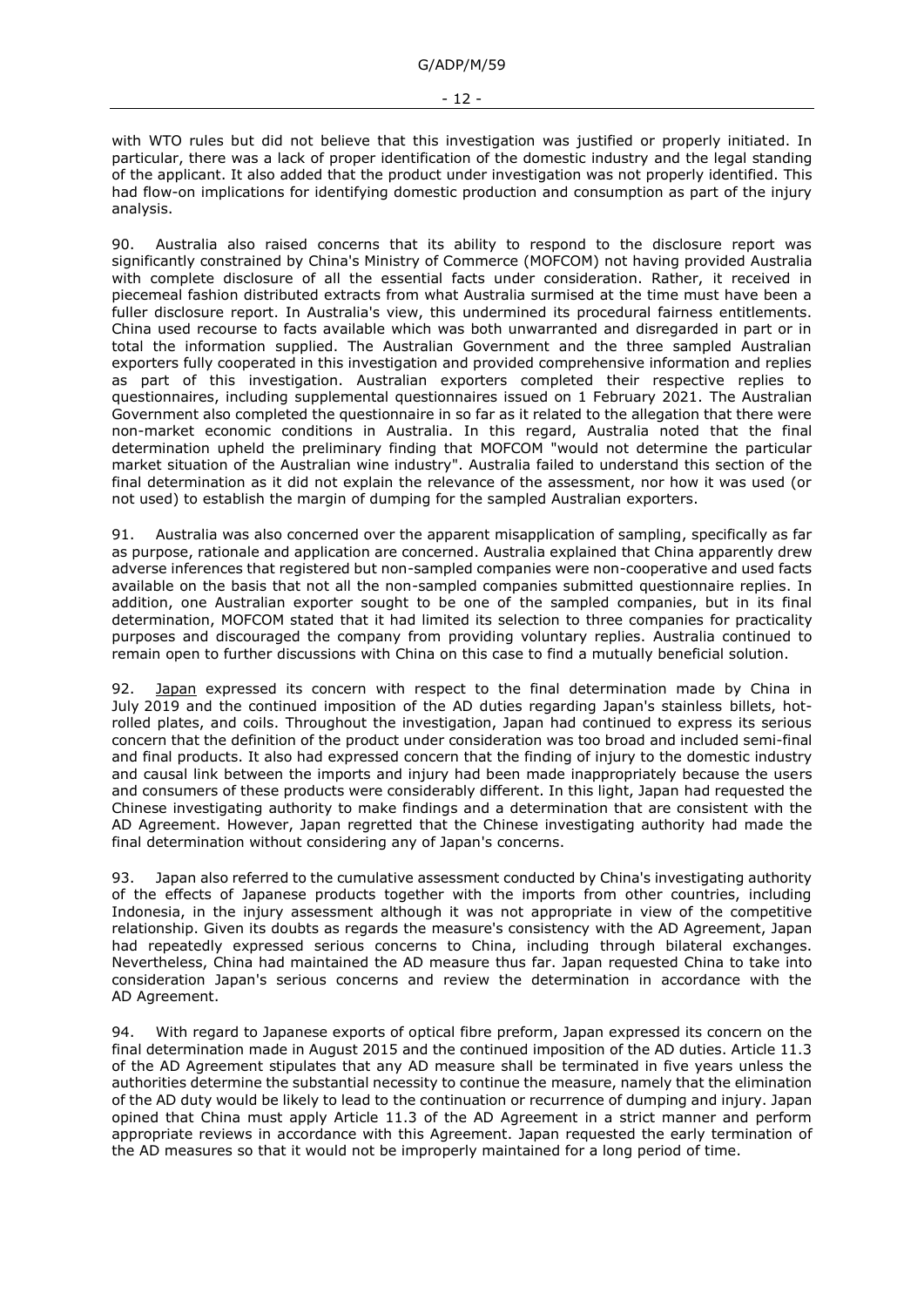95. In response to Australia, *China* explained that it had initiated the AD investigation on imported wine from Australia on 18 August 2020 at the request of its domestic industry. China had issued its final determination on 26 March 2021. Based on evidence and information obtained during the investigation, the Chinese authority had reached the conclusion that Australian producers export wine to the Chinese market at dumped prices causing material injury to the Chinese industry. It had, therefore, decided to impose an AD duty in the range of 116.2% to 218.4%. To avoid double remedies, China had decided not to impose countervailing duties in a parallel CVD investigation. China stated that the Chinese authority had provided opportunities for all interested parties to present their comments during the investigations and that the investigation procedure was fully in line with Chinese and WTO rules.

96. Regarding the technical issue raised by Australia concerning MOFCOM's disclosure, China stated that its investigating authority had, before making its final decision, disclosed the essential facts to Australia and other relevant parties on 12 March 2021. China claimed that its investigating authority had given all parties reasonable time to comment and that it had taken into consideration their comments.

97. Regarding the issue of duty rate calculation of non-sampled companies, China explained the method used for that purpose. China stated that exporters and producers who registered for the investigation and answered the sampling questionnaire were regarded as cooperative and the dumping margin was determined using the weighted average of the selected companies' margins. Exporters and producers who did not register or answer the sampling questions were referred to as uncooperative and their duty was determined using best information available according to the Chinese law. During the sampling in this case, one Australian exporter sought to be included in the sampling but due to limited resources, only three exporters were selected. Although, this company could have volunteered to respond to the authority, the company did not do so.

98. Concerning MOFCOM's finding of a particular market situation in Australia, China explained that the applicants had asserted a particular market situation in Australia's wine market resulting from the cost impact of the major input on the product under investigation and the like product. After the examination of the application, China's investigating authority determined that the applicants had provided sufficient *prima facie* evidence and initiated an investigation, including with respect to the alleged particular market situation. Based on the information received, and the evidence obtained, the investigating authority found that the activities of the Australian Government had an impact on supply, demand, and price in Australia. Due to limited time and resources, the investigating authority decided not to make a determination with respect to this issue.

99. Regarding concerns raised with respect to the definition of the product under investigation, China referred to page 24 of the final determination which sets forth the relevant product definition. China also pointed to page 70 of the determination as regards the legal standing of Chinese applicants and information on domestic consumption and production.

100. With respect to Japan's concern on the final determination regarding Japan's saintliness billets, hot-rolled plates, and coils, China stated that the investigation was initiated on 23 July 2018 at the request of the domestic industry. The final determination was made in July 2019. Recently, China had bilateral discussions with Japan on this measure, after which China's authority provided further written clarification on this issue to Japan. A further bilateral meeting was scheduled in May 2021. China was, therefore, of the view that the Committee meeting was not the appropriate forum for discussion. Nonetheless, China indicated its willingness to clarify Japan's technical questions. China stated that the investigation was conducted in accordance with China's legalisation and regulations. All interested parties, including Japan, were provided with sufficient opportunity to make comments and these comments, including the points raised by Japan, were fully considered in the final determination. Regarding the scope of the product definition, China explained that the chemical components and the main physical properties of the different product classifications were substantially the same. Therefore, and despite certain negligible differences in physical form, etc., the investigating authority determined that the products belong to the same product category.

101. Regarding Japan's concern on the final determination on Japan's optical fibre preform, China took note of Japan's comments and encouraged Japanese companies to cooperate fully in the subsequent review investigation.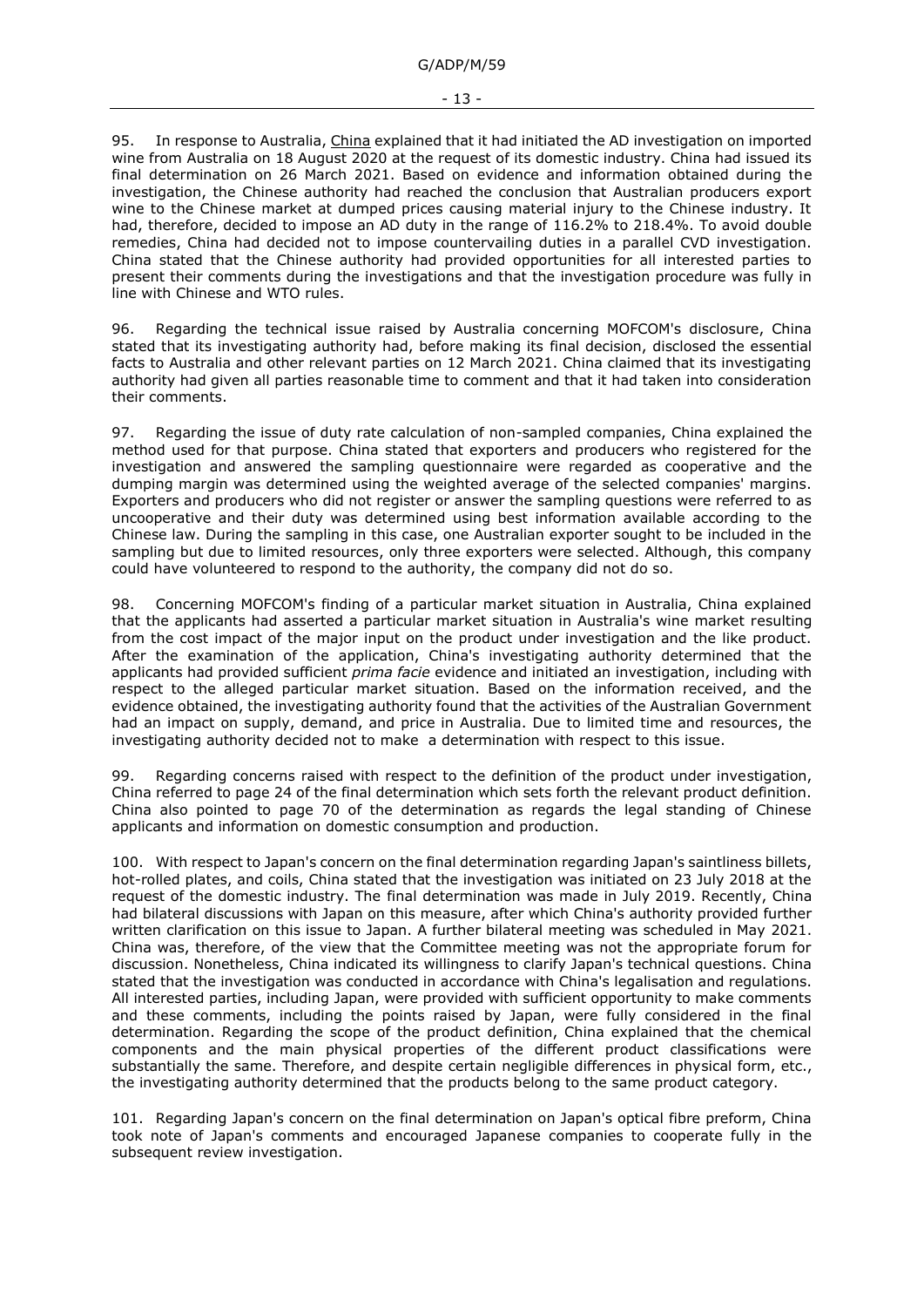G/ADP/M/59

#### - 14 -

102. On the semi-annual report of the **Dominican Republic**, Turkey stated that the Regulatory Commission on Unfair Practices and Safeguards of the Dominican Republic ("the Commission") had imposed AD measures against imports of Turkish steel reinforcing bar on 13 June 2011. An expiry review commenced on 31 December 2015 to determine whether the revocation of the measures would lead to the continuation or recurrence of dumping and injury. As a result, the measure was extended. A second expiry review was initiated on 14 October 2020. Article 5.8 of the AD Agreement states that "*[*t]here shall be immediate termination in cases where the authorities determine that the margin of dumping is *de minimis*". Moreover, panels and the Appellate Body reports in several disputes, such as *Canada – Welded Pipe*, *Ukraine – Ammonium Nitrate* and *Mexico – Anti-Dumping Measures on Rice*, concluded that it is incompatible with Article 5.8 to include producers found to have *de minimis* margins of dumping. Turkey considered that both the original investigation conducted by the Commission and the extension of the measures have been inconsistent with the AD Agreement and the pertinent WTO jurisprudence. It added that throughout the original investigation, Turkish exporters witnessed several violations of the AD Agreement, most significant being the Commission's decision to impose a country-wide definitive measure even though one of the cooperating parties had a negative dumping margin. It opined that since the initiation of the original investigation had been inconsistent with the Dominican Republic's obligations under Articles 5.8, 6.10 and 9.3 of the AD Agreement, the entire investigation procedure was vitiated and should not, once again, lead to an imposition of AD duties on the subject imports. Turkey believed that the second sunset review was an opportunity to remedy the violations of the original investigation. Turkey indicated that it reserved all its rights stemming from the AD Agreement and other relevant WTO jurisprudence.

103. The Dominican Republic responded that the review procedures were conducted in a transparent manner and in conformity with WTO rules. Opportunities were given to parties, including Turkey, to present their arguments. The review procedure was still ongoing; hence, the Dominican Republic would notify Turkey of the essential facts in May 2021. Also, in July 2021, it would make a final decision and inform Turkey accordingly. The Dominican Republic invited Turkey to submit its questions in writing.

104. On the semi-annual report of the **European Union**, Japan expressed its concerns with respect to the final determination made in November 2015 and the continued imposition of the AD duties on Japan's exports of grain-oriented flat-rolled products of electrical steel. Japan regretted that its exports had been subject to the measures despite its repeated requests for exclusion of Japanese products from the investigation. Japan stated that Article 11.3 of the AD Agreement stipulates that any AD measure shall be terminated in five years unless the authorities determine the substantial necessity to continue the measure, namely that the elimination of the AD duty would be likely to lead to the continuation or recurrence of dumping and injury. Japan stated that the European Union must apply Article 11.3 of the AD Agreement in a strict manner and perform appropriate reviews in accordance with the AD Agreement. A sunset review was initiated in October 2020, and Japanese industries as well as the Government of Japan submitted comments at the public hearing held in February 2021. Japan requested the early termination of these AD measures and that they would no longer be maintained.

105. The European Union thanked Japan for its intervention. It explained that the measures had been in place since 2015 and that the sunset review was initiated in October 2020. The investigation was still ongoing for which reason the European Union declined to comment. In respect of the continuation of the measure, the European Union stated that nothing prevented its extension if dumping and injury continued. The European Union invited Japan to provide its comments on the record of the investigation.

106. On the semi-annual report of **India**, Japan voiced its concerns regarding the final determination made in December 2015 and the continued imposition of the AD duties regarding Japan's exports of phthalic anhydride. Japan explained that Article 11.3 of the AD Agreement stipulates that any AD measure shall be terminated in five years unless the authorities determine the substantial necessity to continue the measure, namely that the elimination of the AD duty would be likely to lead to the continuation or recurrence of dumping and injury. Japan called upon India to apply Article 11.3 of the AD Agreement in a strict manner and perform appropriate reviews in accordance with the AD Agreement. Japan explained that a sunset review was initiated in May 2020 and that the Government of Japan had submitted comments at the public hearing held in November 2020. Japan requested the early termination of these AD measures.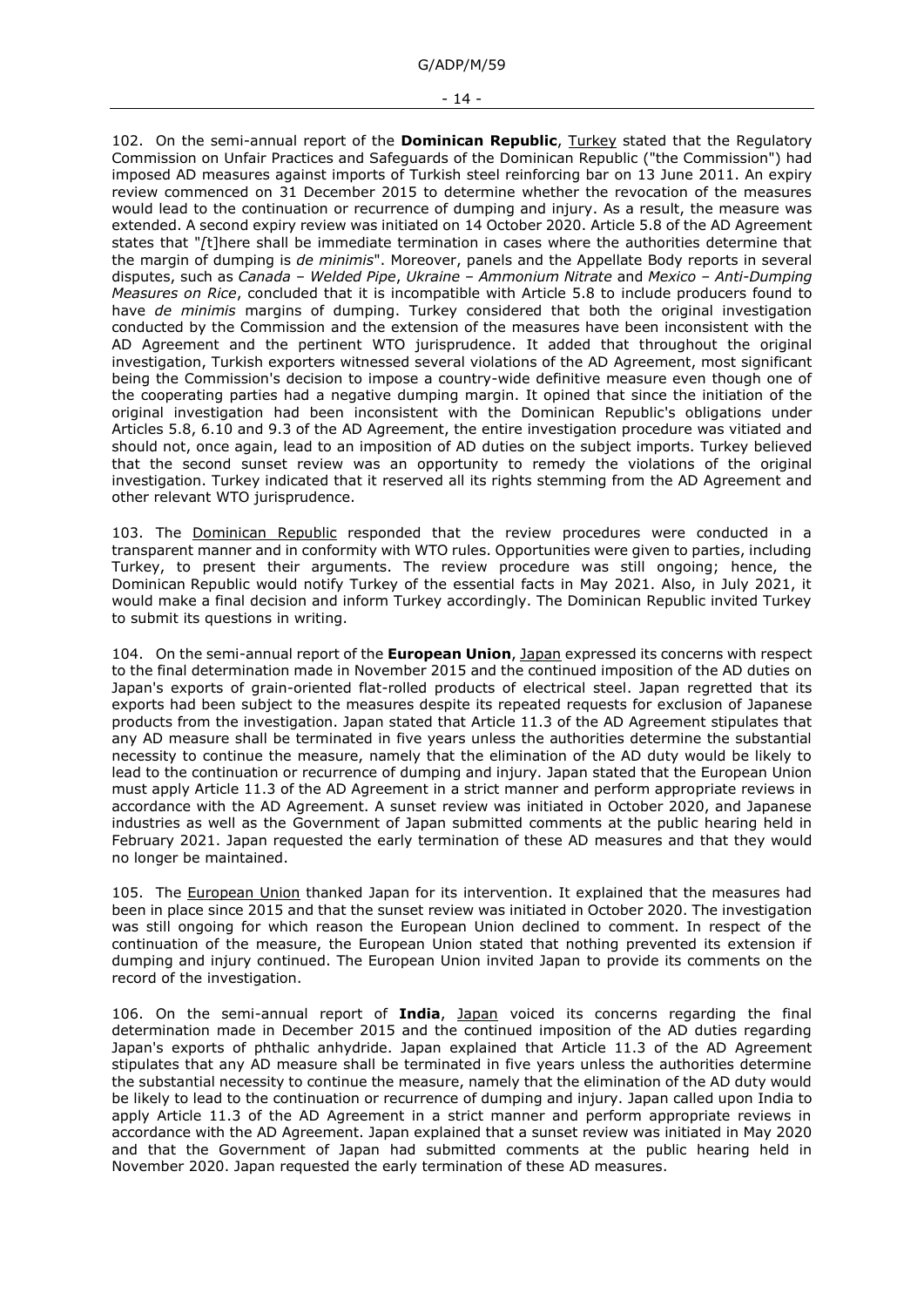107. India noted the concern of Japan. It explained that the final findings issued on 5 January 2021 recommended the termination of the AD duty on phthalic anhydride. The duty had thus lapsed on 21 January 2021.

108. On the semi-annual report of **Indonesia**, Japan expressed its concerns with respect to the final determination made in March 2013 and the continued imposition of the AD duties on Japan's exports of cold-rolled stainless-steel sheet. Japan regretted that its exports had been subject to the measures despite its repeated requests for the exclusion of Japanese products from the investigation. Japan noted that a sunset review was initiated in September 2015, but the results of the investigation have not been published. Japan commented that this may be in violation of Article 11.4 of the AD Agreement. Japan requested the Indonesian Government to notify the prompt termination of these measures in the official gazette.

109. In response to Japan, Indonesia stated that it had taken note of Japan's intervention and requested Japan to provide a written version of its comments that could be forwarded to its capital.

110. On the semi-annual report of the **Republic of Korea**, Japan expressed its concern with respect to the final determination made in July 2004 and the continued imposition of the AD duties based on the fourth sunset review by the Republic of Korea regarding Japan's exports of stainless steel bar. As the measure was extended for another five years following the fourth sunset review on 22 January 2015, sixteen years have already passed since the measure was originally imposed. On 30 November 2020, the WTO panel report was issued with respect to the AD measure extended by the Republic of Korea based on the third sunset review. The panel found that the extension of the measure by the Republic of Korea was inconsistent with the AD Agreement, and it thus recommended that the Republic of Korea bring its measure into conformity with the AD Agreement. In view of the panel's determination, the fourth extension of the measure at issue lacked any basis. It opined that while the Republic of Korea should have terminated the AD measure during the fourth sunset review, it decided upon the fourth extension. Japan referred to flaws in the Republic of Korea's fourth sunset review determination, such as comparing relevant products without ensuring comparability. According to Japan, the determination could not explain why the lack of competitive relationships and export incentives, as identified by the panel with respect to the third sunset review, did not equally apply to the fourth sunset review. In particular, the Korean investigating authority did not provide any sufficient basis for its findings that (i) competitive relationships existed among imports from Japan, India and the domestic Korean products that, despite significant price differences, could justify the imposition of the AD duty, and that (ii) Japanese producers had the capacity to increase their exports after the termination of the AD duties. Accordingly, the authority did not reasonably explain why injury to the domestic industry was likely to recur following the termination of the AD duty. Japan urged the Republic of Korea to reassess the pertinent issues, including the question of the competitive relationships, and to take into consideration the findings of the panel in this respect. Japan requested the early termination of the AD measure which was, in its view, improperly maintained for a long period of time.

111. The Republic of Korea responded that the AD measures were still under appeal, for which reason it declined to comment on this issue.

112. On the semi-annual report of **Mexico**, Japan expressed its concern on the final determination made in November 2000 and the continued imposition of the AD duties regarding Japan's exports of seamless steel tubing. The AD measures were initially imposed in November 2000 and have been extended continuously ever since. The measure was last extended for another five years following a sunset review in 2015. Japan noted that twenty years have already passed since the measure was originally imposed. Article 11.3 of the AD Agreement stipulates that any AD measure shall be terminated in five years unless the authorities determine the substantial necessity to continue the measure, namely that the elimination of the AD duty would be likely to lead to the continuation or recurrence of dumping and injury. Japan urged Mexico to apply Article 11.3 of the AD Agreement in a strict manner and perform appropriate reviews in accordance with this AD Agreement. A sunset review was initiated in November 2020. Japan requested the early termination of the AD measures.

113. Mexico took note of Japan's comments which it would transmit to capital.

114. On the semi-annual report of **Pakistan,** Ukraine expressed its concern over the expiry review of the AD duty on cold-rolled coils. Ukraine believed that the expiry of the measure would not result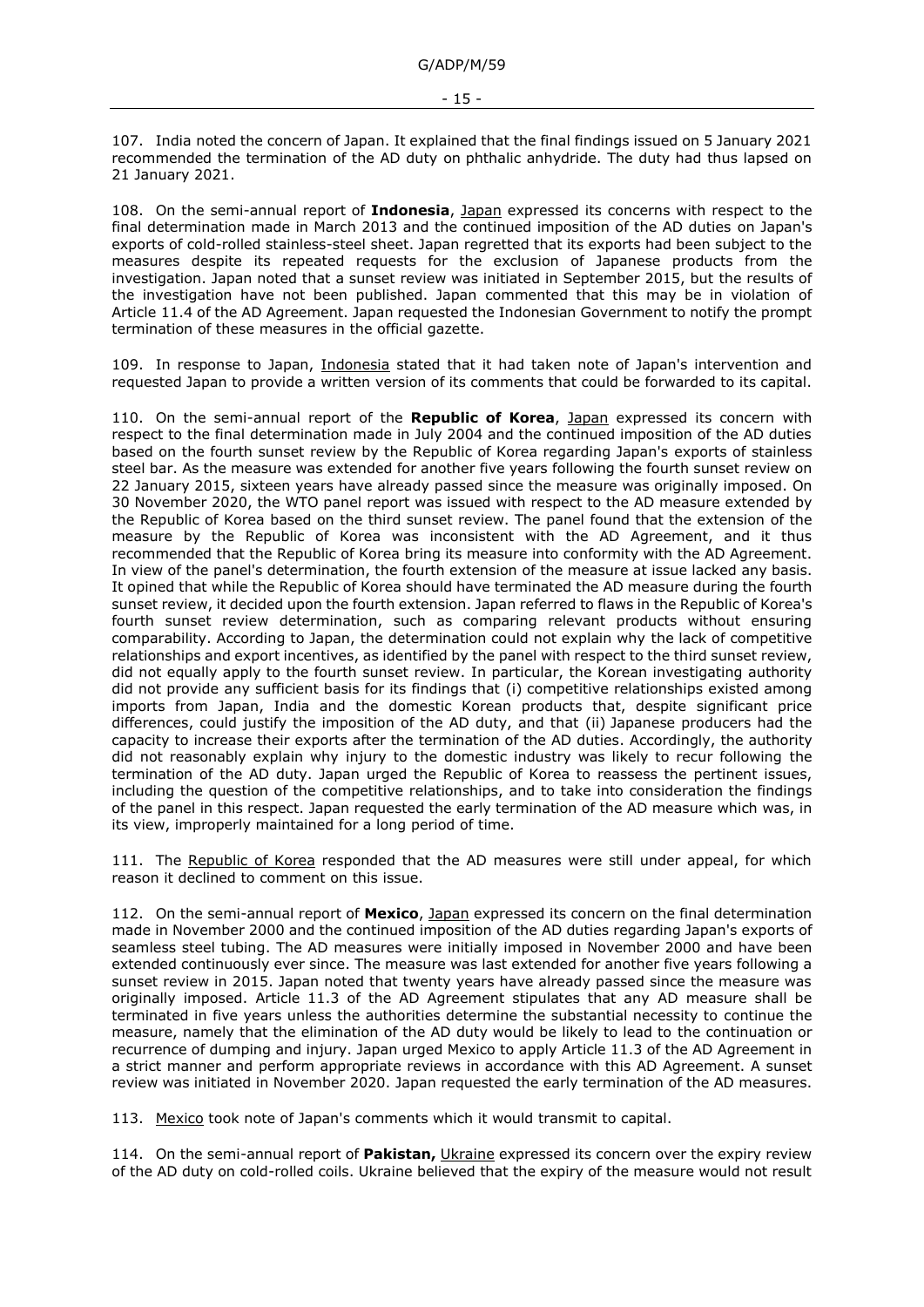G/ADP/M/59

in the recurrence of dumping and injury to Pakistan's domestic industry considering the significant reduction in the steel production and export capacity of Ukraine. Since the imposition of the measures in 2016, overall steel production in Ukraine fell by 16% due to the reduction in production capacity. Ukraine stated that the AD measures on cold-rolled coil from Ukraine should be terminated in accordance with Articles 11.1 and 11.3 of the AD Agreement. Furthermore, Ukraine noted that it was not notified of the review as required by the AD Agreement. Ukraine requested Pakistan to clarify why it did not notify Ukraine of the initiation of the review.

115. Pakistan stated that the review is still ongoing and that it would follow-up on the concerns raised by Ukraine.

116. On the semi-annual report of the **Philippines**, Turkey stated that the Tariff Commission of the Philippines has been imposing AD measures on imports of Turkish wheat flour since 9 January 2015 and that it had conducted an expiry review with respect to these measures. On 9 September 2020, the Tariff Commission published its final report and concluded to extend the measure for another three years.

117. In this context, Turkey raised concerns regarding the calculation of the AD duties for Turkish exporters with *de minimis* margins in the original investigation. Turkey referred to Article 5.8 of the AD Agreement and to the panels and Appellate Body reports in several disputes, such as *Canada – Welded Pipe*, *Ukraine – Ammonium Nitrate,* and *Mexico – AD Measures on Rice*, which have concluded that the determination of dumping margins for *de minimis* exporters was incompatible with Article 5.8. Turkey, therefore, considered that the Tariff Commission's practice was in violation of the AD Agreement and contrary to the findings in relevant WTO jurisprudence.

118. Turkey explained that it had conveyed its views on this issue to the Tariff Commission but that it has not yet received any response. Also, Turkey had raised this issue at the previous meeting of this Committee and with the Permanent Mission of the Philippines to the WTO and received no response. Turkey requested the Philippines to re-examine its decision with a view to finding a bilateral solution.

119. In response to Turkey, the Philippines stated that it had noted Turkey's concerns which it had conveyed to capital. The Philippines explained that this issue was subject to ongoing exchanges between the Mission in Geneva and the investigating authority. The Philippines also noted that two Turkish exporters did not comment on or object to their inclusion in the original investigation despite their *de minimis* margins. The Philippines assured Turkey that it would continue to treat the issue with utmost importance.

120. On the semi-annual report of **South Africa**, the European Union expressed its concern over the AD investigation on imports of frozen chicken. The European Union stated that poultry products in the Southern African Customs Union were already heavily protected by simultaneously applied measures, in particular, bilateral safeguard and AD measures against Germany and the Netherlands that are currently under review. The European Union considered that any additional measure would not be warranted given that imports were already decreasing significantly. Furthermore, the European Union stated that the increase in sales volume in 2017 and 2019 was indicative of the fact that the domestic industry was not experiencing injury. Injury, if any, was due to factors other than imports. The European Union stated that the investigation should be terminated as any such measure would breach WTO rules.

121. **South Africa** did not take the floor to provide its comments.

122. On the semi-annual report of **Thailand**, Japan expressed its concern on the final determination made in March and May 2003 and the continued imposition of the AD duties regarding Japan's exports of flat cold-rolled stainless steel and flat hot-rolled steel in coils and not in coils, respectively. Regarding the AD measures on hot-rolled steel products, Japan had repeatedly pointed out from the beginning that there was no evidence that Japanese steel products had caused injury to the domestic industry in Thailand. Japan regretted that AD measures were imposed in May 2003 and continuously extended thereafter. This measure was extended for another five years following a sunset review in May 2015. The AD measures on cold-rolled stainless steel were imposed in March 2003 and continuously extended thereafter. This measure was extended for another five years following a sunset review in February 2015.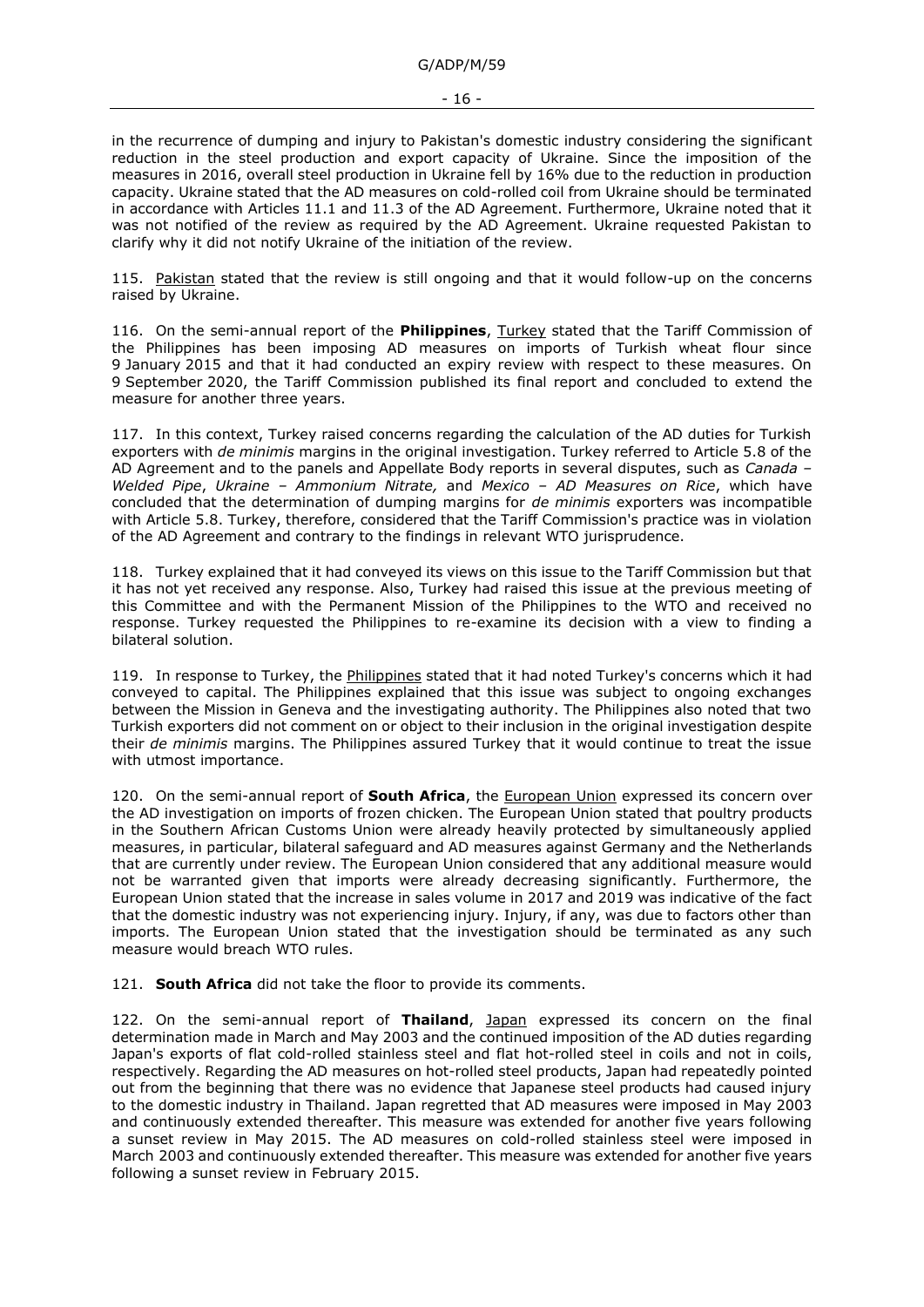123. Japan further indicated that Article 11.3 of the AD Agreement stipulates that any AD measure shall be terminated in five years unless the authorities determine the substantial necessity to continue the measure, namely that the elimination of the AD duty would be likely to lead to the continuation or recurrence of dumping and injury. Japan claimed that as compared with Thailand's steel products, Japanese steel products were of higher quality and in a different price range, and thus not in a competitive relationship. Hence, there was no possibility that the termination of the AD measures on Japanese steel products would lead to the continuation or recurrence of injury to Thailand's domestic steel industry. Japan requested Thailand's investigating authority to take the comments of the Japanese steel industry into consideration and immediately terminate the AD measures, which have been imposed for more than seventeen years.

124. Thailand stated that it took note of the concerns raised by Japan and that it would transmit them to capital.

125. On the semi-annual report of **Ukraine**, Turkey expressed its concerns on the initiation of AD investigations against Turkish imports of cement and pivot-reclining devices (mechanisms) for window and balcony door blocks on 5 September 2020 and 25 February 2020, respectively. As a general remark, Turkey claimed that Ukraine's investigating authority had not observed the due process rights of the interested parties. Turkey recalled that Article 6.2 of the AD Agreement provides that "[t]hroughout the anti-dumping investigation all interested parties shall have a full opportunity for the defense of their interests [...]". Moreover, Article 6.9 of the AD Agreement states that before a final determination is made, all interested parties must be given notice of the essential facts and this disclosure should take place in sufficient time for the parties to defend their interests. Turkey noted that with respect to the investigations at issue, the Turkish exporters and the Government of Turkey had been given only 4 and 3 working days, respectively, to make comments on the key facts and conclusions reports. Such short deadlines for comments were nearly impossible to observe considering that these reports had to be translated from the Ukrainian language and that comments also had to be translated back into Ukrainian.

126. Furthermore, Turkey explained that mandatory respondents in the turn-tilt fittings (mechanisms) for window and balcony door blocks AD investigation were unable to obtain more detailed explanations from the investigating authority regarding the dumping margin calculation methodology, which made them unable to present their views, partly, on the export price and normal value calculations, and related adjustments. Turkey underlined the importance of providing an adequate opportunity for interested parties to properly defend their rights. Turkey recalled that it is the investigating authority's obligation and responsibility to make sure that such opportunity is afforded under Articles 6.2 and 6.9 of the AD Agreement.

127. With regard to the AD investigation on cement, Ukraine stated that the investigation was initiated on 2 September 2020 according to the decision of the Interdepartmental Commission for International Trade and in accordance with the relevant provisions of the WTO and the Ukrainian law. Ukraine indicated that due to the large number of Turkish producers and exporters involved in the investigation, the determination of dumping was limited to the largest percentage of the volume of the imports from Turkey, i.e. 72%. For such exporters, an individual dumping margin was calculated, and disclosure of such calculation was provided. Ukraine's investigating authority informed all interested parties of the essential facts under consideration, which formed the basis for the decision to apply definitive measures. After the disclosure, two rounds of consultations were held to clarify the rationale of the authority's decision. During said consultations, the Ukrainian authorities clarified that the Turkish exporters and producers had the opportunity to provide relevant data but failed to do so to the full extent. The Ukrainian authorities rejected the data on sales of the like product in the domestic market in Turkey due to the low volume of sales or sales below cost. The amount of profit for the constructed normal value, pursuant to Article 2.2.2 of the AD Agreement, was based on actual data pertaining to sales in the ordinary course of trade of the like product by the Turkish exporters and producers under investigation. For this purpose, the profitability rate for sales made in 2017 was used because it was found that starting from the second half of 2018, a drop in demand took place in the cement market of Turkey which led sales prices in the domestic market to fall to abnormally low levels in a manner that was insufficient to recover costs. Ukraine was of the view that the use of profit data pertaining to periods after the second half of 2018 would not reflect the prices normally obtained by the Turkish producers. A number of Turkish exporting producers admitted to dumping and offered a price undertaking. Ukraine stated that several consultations have been held with Turkish producers to explain the provisions of the Ukrainian law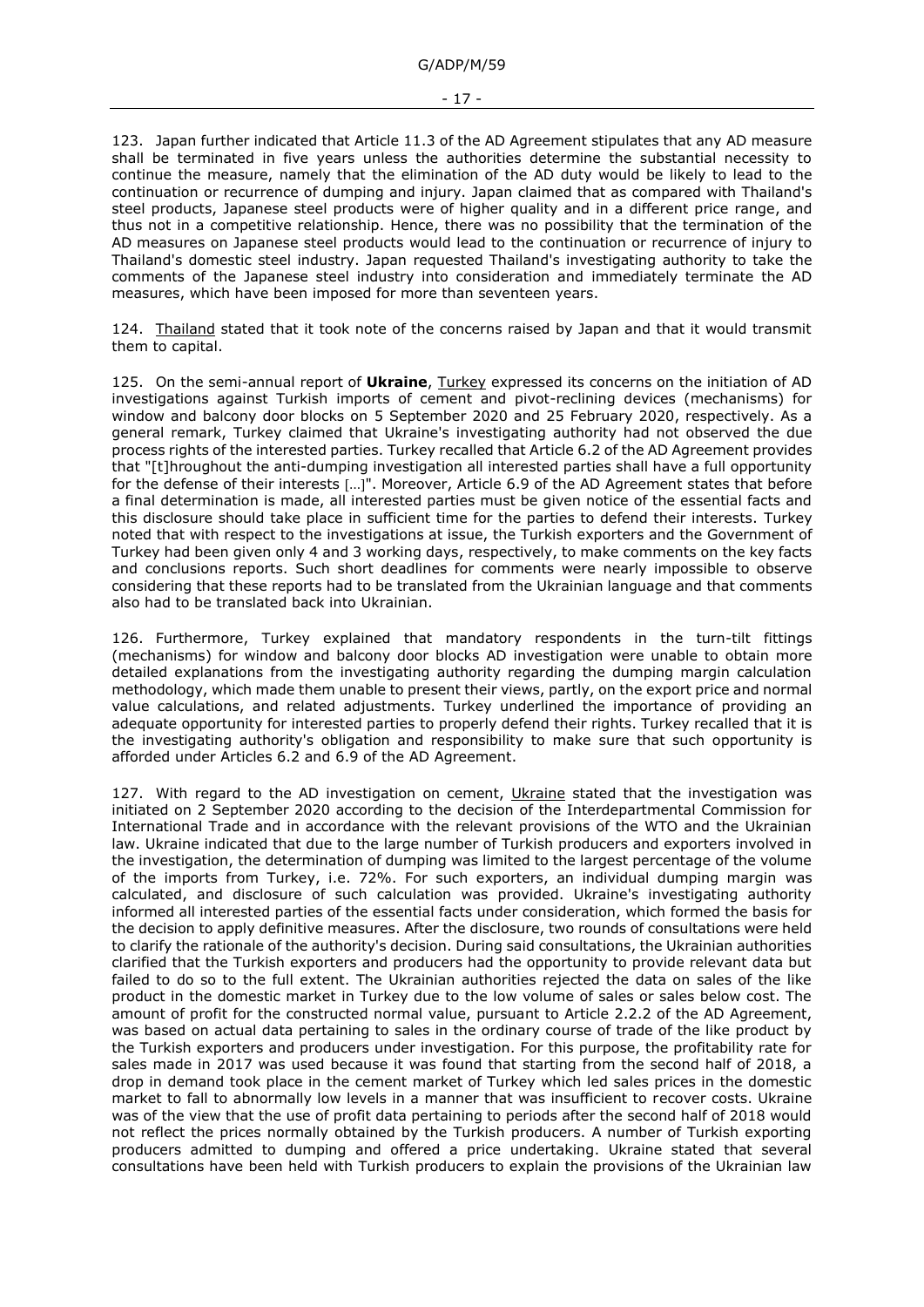and that the Ukrainian authorities are currently analysing whether such a commitment by the Turkish exporters would be sufficient to remove the consequences of the dumping.

128. With regard to the investigation on imports of pivot-recycling devices, Ukraine stated that the investigation was initiated on 21 February 2020, according to the decision of the Interdepartmental Commission for International Trade. Ukraine explained that during the investigation, it had afforded all interested parties with an opportunity to provide comments, to participate in a hearing and to respond to the other parties. It also explained that it had informed all parties of the essential facts which formed the basis for the decision whether to apply definitive AD measures. Ukraine stated that Turkey had not availed itself of its right to request consultations after receiving the relevant facts and consideration. The final decision on the AD measures is currently pending, and Ukraine would notify Members of the outcome in due course. Ukraine stressed that it complied with all relevant laws in conducting its investigations.

129. On the semi-annual report of the **United Kingdom**, China expressed its concern over the continued application of the European Union trade remedy measures and the transition reviews conducted by the United Kingdom after Brexit. China opined that this practice was in breach of the provisions of the AD Agreement. China requested that the United Kingdom terminate all AD measures originally taken by the European Union as well as the transition reviews. China was of the view that the United Kingdom should initiate new investigations if it considered that its domestic industries were injured.

130. The Russian Federation expressed its concerns regarding the transition review of AD measures on imports of certain welded pipes and tubes of Russian origin. It failed to see the grounds either for the initiation of the review, or for the continued application of the measures in the territory of the United Kingdom. It hoped that the transition review would end soon with a decision to withdraw the measures. As a systemic point, the Russian Federation noted that the United Kingdom's transition reviews could not amount to a proper review of any given measure. In the view of the Russian Federation, it would take an analysis as in an original investigation to adapt the measures to the United Kingdom. The Russian Federation hoped that the United Kingdom would make an objective and comprehensive analysis in accordance with the WTO rules when conducting its transition reviews.

131. In response, the United Kingdom stated that it had retained certain definitive trade remedy measures applied before the end of the United Kingdom-European Union transition period and in respect of which the United Kingdom held an interest. These measures had been established based on an investigation covering the entire territory of the European Union, including the United Kingdom. Therefore, they have been maintained in respect of the United Kingdom territory as of the end of the United Kingdom-European Union transition period. The United Kingdom explained that it determined which AD measures should be retained based on evidence presented by the United Kingdom's industries and all interested parties. The relevant assessment was based on objective evidence relating to specific criteria, including a market share threshold for the United Kingdom-based producers of the product in question of more than 1%. The United Kingdom underlined that it was committed to maintain a fair and transparent approach. Its investigating body would conduct objective evidence-based transition reviews of the retained measures. These reviews would determine whether the measures remained necessary to offset dumping and whether injury of the United Kingdom's domestic industries would recur in case the measures were lifted. This could result in the measures being amended, terminated, or maintained. Until the conclusion of the reviews, the measures would be maintained. Its investigating body had initiated five transition reviews in respect of AD duties. The United Kingdom noted that it has an online digital service where interested parties could register their interest, access the public files, and participate in the cases.

132. On the semi-annual report of the **United States**, the European Union raised concern over the AD duty imposed by the United States on imports of common alloy aluminium sheet from six European Union member States. The European Union was concerned by the large scope of the investigation which targeted all aluminium supplying countries to the United States. In the European Union's view, it was unlikely that all the countries were dumping, which was confirmed by the low or zero percent dumping margins of exporters from several countries. Therefore, the European Union called upon the United States to rely on the AD instrument in a more targeted way.

133. The European Union also referred to duties of 240% levied on a European exporter, which was six times higher than the alleged dumping margin submitted by the United States' industry.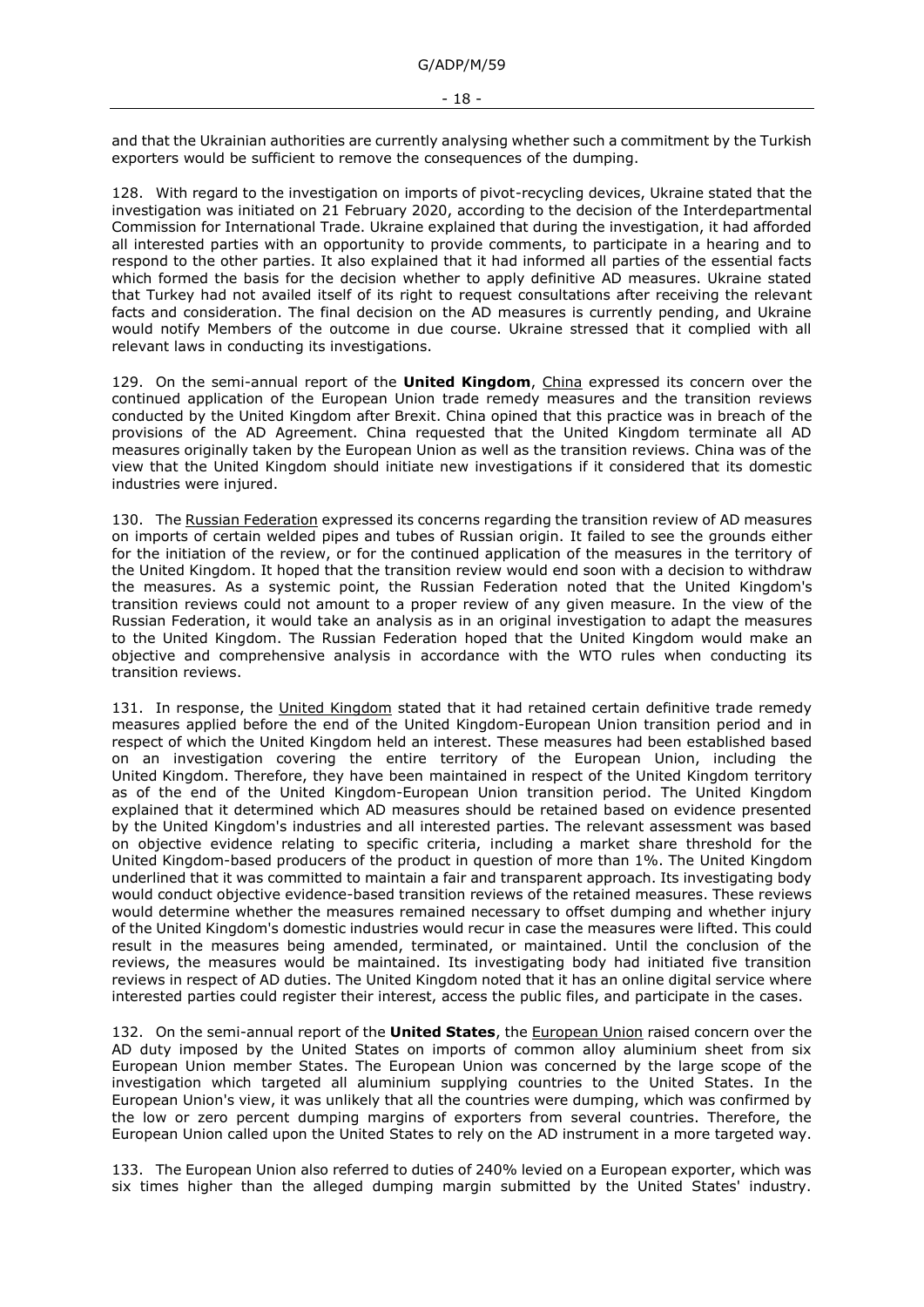According to the European Union, a duty rate of that order was obtained by resorting to adverse facts available, although the European Union's exporter was in fact cooperating. The use of adverse facts available instead of the reported information was, however, in breach of the AD Agreement. Further, the European Union stated that injury was not caused by imports but by other factors, such as the COVID-19 pandemic or structural inefficiencies of the domestic industry. The European Union urged the United States to apply the AD instrument in a more targeted way.

134. Ukraine expressed its concern over two AD investigations currently being finalised by the United States on imports of prestressed concrete steel wire strand ("PC strand") and seamless carbon and alloy steel standard, line, and pressure pipe ("SSLP pipe"). Ukraine was of the opinion that neither of these investigations should result in measures against imports from Ukraine. In the case of SSLP pipe, records showed that the alleged injury to the United States industry was caused by other factors, such as the COVID-19 pandemic, resulting in a significant decline in the consumption of SSLP pipe in the United States' market. Ukraine emphasised that the imposition of measures would lead to unprecedented market access barriers. Seven countries were already subject to restrictive measures and the current investigation targeted 15 countries. Most of the subject countries, including Ukraine, had less than 3% import share. The application of the AD measures under such circumstances would not be in line with WTO principles. Therefore, Ukraine urged the United States to take into consideration all relevant evidence in reaching a decision consistent with WTO rules and principles.

135. The Russian Federation referred to the provisional determination of the United States in its AD investigation concerning imports of SSLP pipe from the Russian Federation. The Russian Federation explained that the preliminary determination suggested that the estimated weighted-average dumping margin for the responding Russian producer amounted to 290.72%. The high dumping margin was established by applying facts available and drawing adverse inferences. The Russian Federation stated that the company concerned was cooperating to the best of its ability and provided to the United States' investigators as much information as it could. However, the respondent was required to obtain certain information from an affiliated company, which it had no opportunity to do.

136. The Russian Federation drew the attention of the United States to paragraphs 5 and 7 of Annex II to the AD Agreement. It added that paragraph 5 establishes that even if the information provided by an interested party is not ideal in all respects, an investigating authority is not justified to disregard it, provided that an interested party has acted to the best of its ability. Further, the Russian Federation referred to paragraph 7 of Annex II which prescribes special circumspection when using information from secondary sources. The Russian Federation explained that a responding company cannot provide requested information that it was unable to be obtain from a third party. In such circumstances, it would be unfair to punish an exporter for the inability to provide the information, and it would be difficult to imagine that a margin of 290% could be something other than a punishment. It added that this would run counter to the requirements of paragraphs 5 and 7 of Annex II to the AD Agreement. The Russian Federation thus called on the United States to explore all opportunities to recalculate the dumping margin, taking due account of the efforts of the respondent and using the available information with special circumspection. The Russian Federation added that the responding company had provided the United States authorities with sufficiently detailed information illustrating that the volume of imports of the product concerned from the Russian Federation was negligible. The Russian Federation requested the United States to carefully consider the provided information and to terminate the investigation immediately.

137. Japan raised concerns with respect to the prolonged United States' AD measures against Japanese products. Japan explained that the United States currently has 19 measures in force against Japanese products. The longest measures have continued for more than 42 years, and 14 of them have been in force for more than five years. For example, diffusion-annealed nickel-plated flat-rolled steel products (from May 2014), certain hot-rolled steel flat products (from October 2016), non-oriented electrical steel (from December 2014), polyvinyl alcohol (from July 2003), and prestressed concrete steel wire strand HTSUS (from December 1978), which all remained in force for more than five years. Article 11.3 of the AD Agreement stipulates that any AD measure shall be terminated in five years unless the authorities determine the substantial necessity to continue the measure, namely that the elimination of the AD duty would be likely to lead to the continuation or recurrence of dumping and injury. Japan urged the United States to apply Article 11.3 of the AD Agreement in a strict manner and to perform appropriate reviews in accordance with the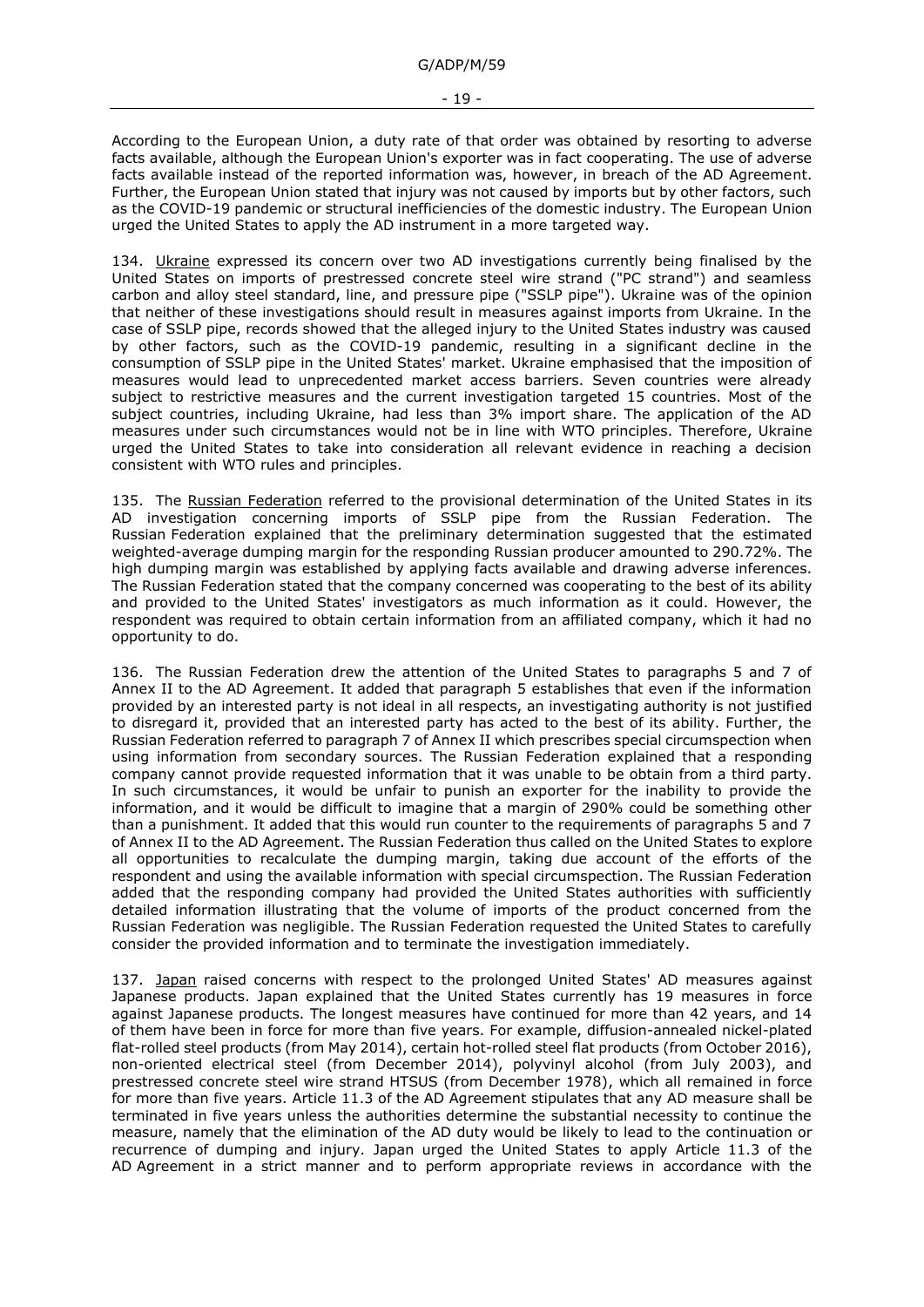AD Agreement. Japan requested the early termination of these AD measures which were, in its view, improperly maintained for a long period of time.

138. China addressed what it referred to as the United States' use of multiple layers of protection that lead to global trade distortions. China noted that in recent years the United States has imposed several AD measures on aluminum products, including aluminum volume and steel from China and several other countries. The United States' Department of Commerce published the final determination in this case and AD duties ranged from 49.4% to 242.8% and CVDs ranged from 4.89% to 25.5%. China claimed that the world production and consumption of aluminum products remained relatively stable, with Asia, North America, and Europe being the main producers and consumers of aluminum products. Despite all these measures, the United States was still taking measures or conducting trade remedy investigations on these products. China referred to the United States' Section 232 measures on imported aluminum as affording the United States domestic industry protection on the ground of national security. China stated that multi-layer protection of the domestic industries was not conductive to resolving any real issues but could only result in distorting consumption and production of the affected products.

139. The United States responded to the European Union, Ukraine, and the Russian Federation by stating that it would be inappropriate to comment as the cases were still ongoing. It observed that interested parties have the opportunity to comment in the respective proceedings, and that all timely filed comments would be considered.

140. In response to China, the United States noted that this Committee was not the right forum to discuss the Section 232 actions. The United States encouraged Members to follow the practice of informing Members of their intention to raise questions in order to enable the responding Member to provide appropriate answers.

141. With respect to Japan's comments, the United States explained that its expiry review proceedings are in conformity with the requirements in the AD Agreement. It disagreed with Japan that a measure ceased to have a valid basis because it has been imposed for a long period of time. The United States explained that the purpose of expiry reviews was to examine if dumping and injury would recur if the measures were removed. The United States expiry review proceedings are evidence-based and participation by Japanese companies is helpful in terms of obtaining relevant information and arguments from the relevant parties. The United States observed that many measures involving Japanese exporters have been terminated; out of 66 reviews 52 lead to the termination of measures. Seven of the oldest 10 measures remained in effect due to the lack of participation by Japanese companies. The United States encouraged participation by Japanese industries in the review proceedings.

142. With respect to semi-annual reports that the Committee had not previously reviewed due to late circulation, neither comments were made, nor questions were posed by any Member.

143. The Committee took note of the semi-annual reports, the statements made, the questions posed, and the answers provided.

### <span id="page-19-0"></span>**4 PRELIMINARY AND FINAL ANTI-DUMPING ACTIONS: NOTIFICATIONS**

144. The Chair referred to the notifications of preliminary and final AD actions submitted by Members since the Committee's last meeting listed in documents G/ADP/N/348, 349, 351, 352, 353 & Corrigendum 1 and 354. During this period Argentina; Armenia; Australia; Brazil; Canada; China; Dominican Republic; Egypt; European Union; Ghana; India; Japan; Kazakhstan; Korea, Republic of; Kyrgyz Republic; Madagascar; Mexico; Morocco; New Zealand; Pakistan; Russian Federation; South Africa; Chinese Taipei; Turkey; Ukraine; United Kingdom; United States and Viet Nam notified preliminary and/or final AD actions, which were listed in these documents. Since document G/ADP/N/354 was circulated, Argentina; Australia; Brazil; Canada; European Union; India; Indonesia; Kazakhstan; Korea, Republic of; Kyrgyz Republic; Mexico; Philippines; Russian Federation; South Africa and Turkey have submitted such a notification, which would appear in the next list circulated by the Secretariat.

145. The Chair drew attention to the continued apparent lack of full compliance with this notification requirement. These reports are a key element of the required transparency concerning Members'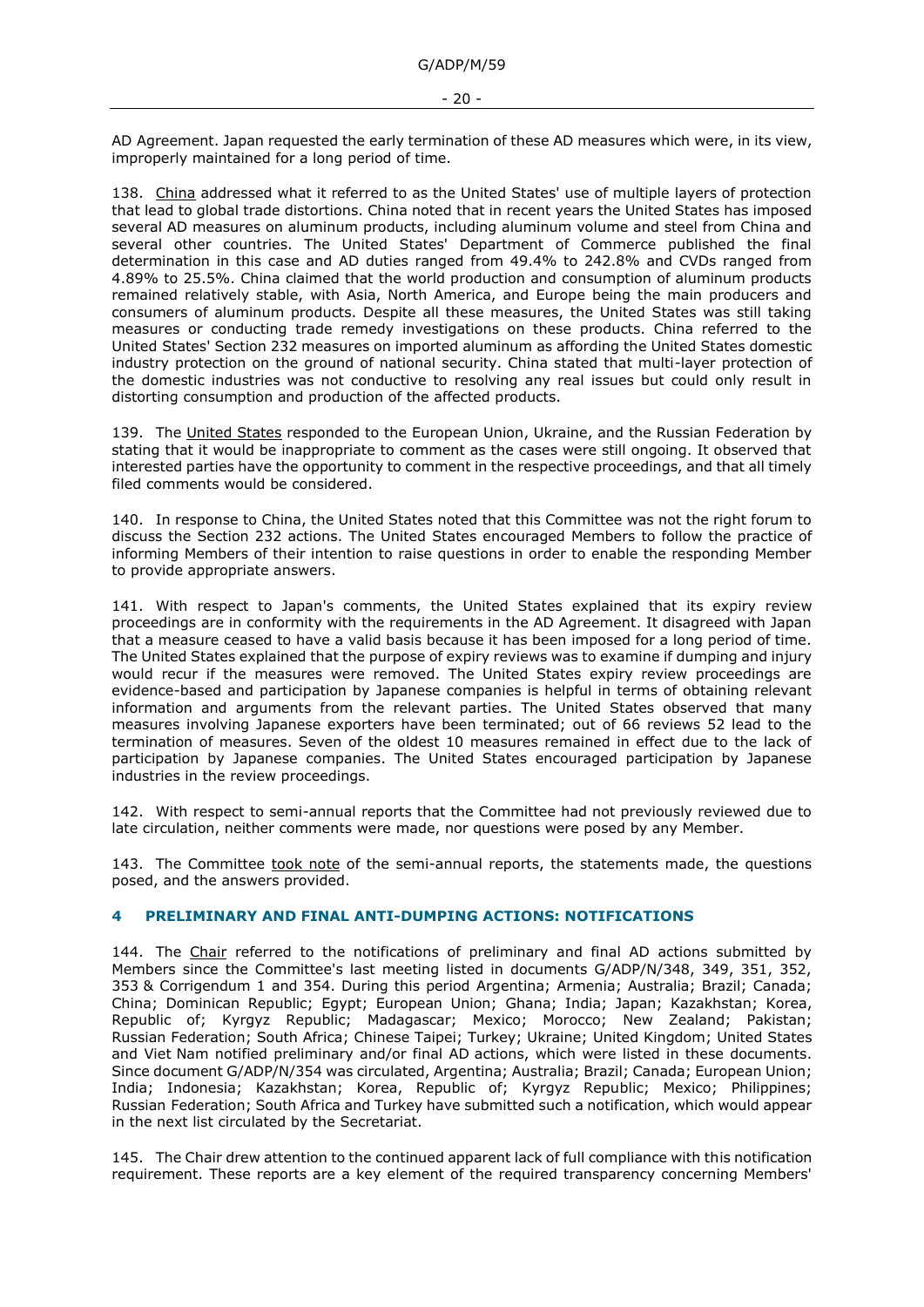AD actions, and the Committee could not effectively carry out its monitoring and discussion functions if Members did not fulfil their obligations in this regard. The Chair strongly urged all Members taking AD actions to provide these notifications of preliminary and final actions, regularly, consistently and in a timely fashion. The minimum information format for these notifications adopted by the Committee in October 2006 and revised in October 2009 (document G/ADP/2/Rev.2), contains important guidance as to the kinds of actions that should be notified and the information that should be provided.

146. The Chair noted that some Members were still submitting the same ad hoc notifications pertaining to certain AD actions via different means, i.e. electronically, by fax and post. In certain instances, certain Members, while submitting new ad hoc notifications, also tended to resubmit previously notified actions and in some cases provided electronic links that did not correspond to the notification the Member submits. In addition, some of these notifications were not submitted to the Centre of Registration and Notification (CRN) directly, but to the Rules Division Secretariat which had to resend it to CRN for registration. The Chair reminded all Members that a given ad hoc notification, as in case of all other notifications, should be sent electronically and only once to CRN with a copy to the Secretary of the Committee and that any previously submitted notifications should not be resubmitted. The Chair also requested Members, instead of providing electronic links to general websites, to attach directly the relevant document containing the action they wish to notify in WORD or PDF formats. Members are also able to consult presentation audios' and interactive presentations made by the Secretariat at the 2015 workshop on notifications, which are made available on the AD webpage on the WTO website. The Chair stressed the need to avoid any confusion, repetition or duplication as these notifications were the source of necessary information contained in Annex D of the Committee's annual report.

147. Brazil expressed its concerns with respect to the AD investigation initiated by **South Africa** in February 2021 on imports of frozen chicken portions of Brazilian and other origins. Brazil was concerned about the lack of sufficient evidence to justify the initiation of the investigation, as provided for in Articles 5.2 and 5.3 of the AD Agreement. Brazil noted that the methodologies and sources of information submitted by the applicants were the same as those used in a previous investigation of the same industry in 2011. During that investigation, Brazil had pointed out the many inconsistencies in those pieces of evidence and, as interested parties to that investigation, the applicants had full access to the official records. Brazil, therefore, stated that South Africa could not claim that it was unaware of the deficiencies as regards the proposed methodology, or that the applicants have provided all information that was reasonably available to them. Brazil claimed that normal value should have been calculated at the ex-factory level after deducting taxation, freight costs and mark-ups from the price at which the products were normally sold inside the exporting country. Based on the data reported in the recent application, however, retail selling prices were adjusted only for mark-ups, while freight costs and indirect taxes were not considered in the determination of normal value. Moreover, the average retail price calculated by the applicants was based on sales prices of products obtained from supermarket websites, many of which did not fall into the description of the investigated product. The significant flaws in the data presented by the applicants thus seriously impaired a fair comparison between the export price and the normal value, in contravention of Article 2.4 of the AD Agreement. Brazil also noted that the applicants had failed to provide non-confidential summaries of confidential information, as provided for in Article 6.5.1 of the AD Agreement which was fundamental for other parties to defend their interests. Brazil noted that it had already filed a submission before the South African investigating authority that further elaborated on all these points. Brazil requested South Africa to take into account its submission. It also encouraged South Africa to promptly terminate the investigation in accordance with Article 5.8 of the AD Agreement.

148. **South Africa** did not take the floor to provide its comments.

149. The Committee took note of the statements made.

## <span id="page-20-0"></span>**5 CHAIRPERSON'S REPORT ON THE MEETING OF THE INFORMAL GROUP ON ANTI-CIRCUMVENTION**

150. The Chair stated that the meeting of the Informal Group on Anti-Circumvention was not held. As for the Committee autumn meeting of 2021, the approach agreed in the Spring of 2015 would be applied in deciding whether the Informal Group will meet.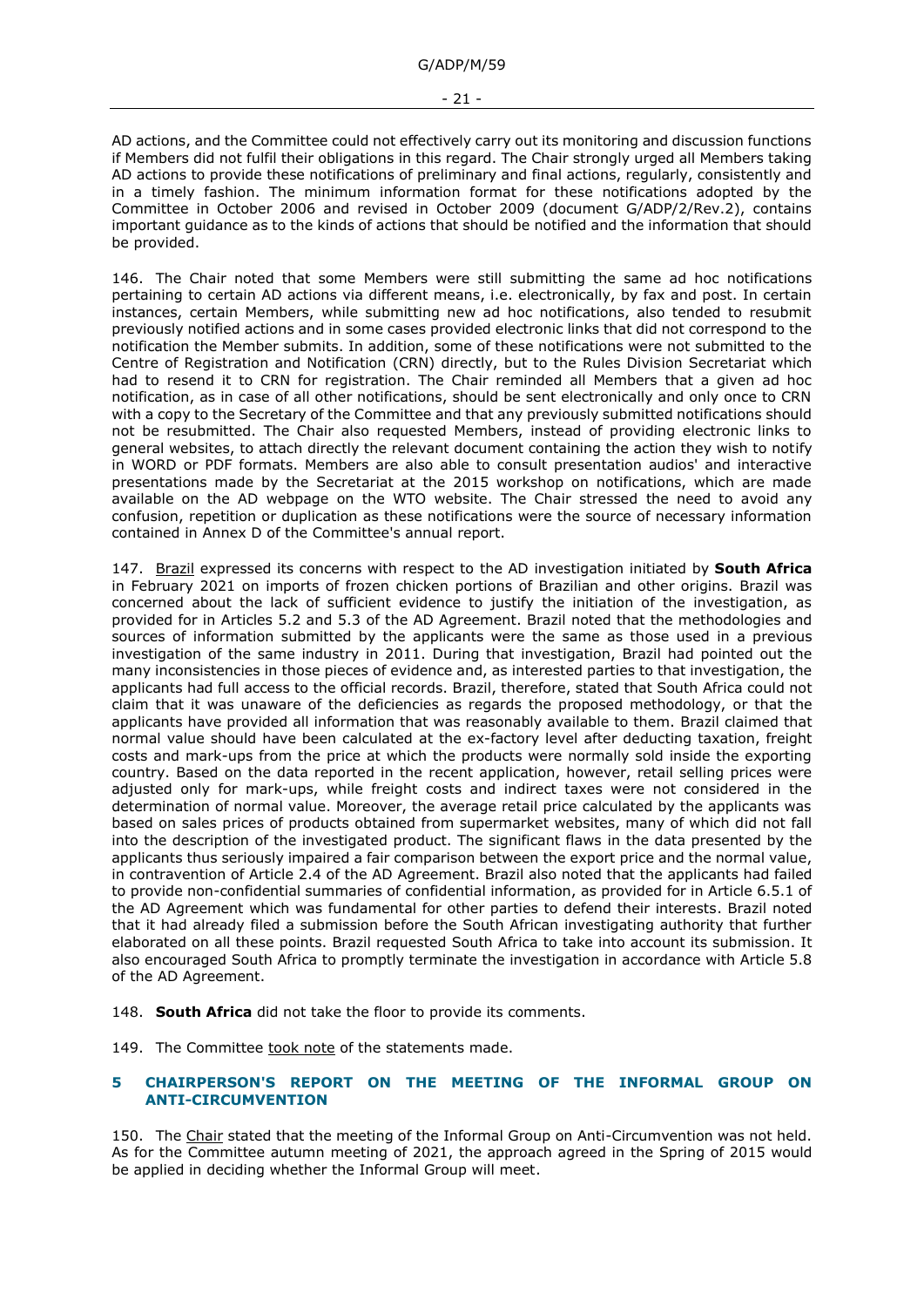151. No statements were made by any Member.

152. The Committee took note of the report made.

#### <span id="page-21-0"></span>**6 CHAIRPERSON'S REPORT ON THE MEETING OF THE WORKING GROUP ON IMPLEMENTATION**

153. The Chair recalled that the spring 2020 meeting of the Working Group on Implementation ("WGI") of the Committee was postponed due to the COVID-19 outbreak. In addition, due to the heavy agenda of the last regular meeting of the Committee as well as the travel restrictions in force, no WGI meeting could be held in the autumn of 2020. Unfortunately, due to the ongoing pandemicrelated restrictions, the WGI could not meet this spring either.

154. Based on the clear direction from Members that topics for the WGI should be selected as far in advance as possible in order to allow adequate preparation time, the Chair had conducted consultations about the possible topics for discussion, and a discussant to help animate it. After consulting with a number of delegations, support had been expressed for taking up the following topics: (1) reviews for the purpose of determining individual margins of dumping for any exporters or producers in the exporting country (new shipper reviews); (2) price undertakings; and (3) access to non-confidential case files. During the consultations, Ms Youmna El-Shabrawy, who has been working on antidumping issues for a long time for the Egyptian investigating authority, appeared to be the only candidate for the discussant role.

155. The Chair recalled that in an email dated 17 March 2021, she had reported back to the Committee about the outcome of the consultations and asked whether Members had any reactions to the suggested topics as well as the discussant for the next meeting of the WGI. She had indicated in the email that in the absence of any objections by 6 April 2021, the suggestions would be deemed to be accepted by Members. The Chair noted that no objection had been raised by the deadline.

156. No statements were made by any Member.

157. The Committee took note of the report made.

### <span id="page-21-1"></span>**7 EUROPEAN UNION – REGULATION (EU) 2017/2321 AND REGULATION (EU) 2018/825 – ITEM REQUESTED BY THE RUSSIAN FEDERATION**

158. The Russian Federation raised concern over the issue of certain amendments to the European Union's legislation on AD, namely the ones introduced by Regulation (EU) 2017/2321 and Regulation (EU) 2018/825. It stated that the European Commission had published two country reports on socalled significant distortions in the Russian Federation and China. As the European Union explained, these reports would be part of the record of the investigations against Russian and Chinese imports. The Russian Federation noted that at the beginning of an investigation concerning any other country, the record of this investigation would be empty. By contrast, the record of the investigations concerning the Russian Federation and China would already contain the respective country report. The Russian Federation queried how the European Union would ensure country-neutrality in these circumstances.

159. The Russian Federation also noted that one and the same situation may be described in a country report as a significant distortion, and at the same time be labelled as a raw material distortion. The Russian Federation thus asked the European Union for clarification on the distinction between a significant distortion and a raw material distortion.

160. The Russian Federation opined that the European Union was building a system of discriminative application of trade defense instruments to manipulate access to its market. According to the Russian Federation, this practice was obviously WTO-inconsistent. It also expressed disappointment with the quality of the country report on the Russian Federation. Having studied the report carefully, its disappointment had exacerbated.

161. In this context, the Russian Federation called upon the European Union to base its determinations on credible evidence and to assess the appropriateness of using concrete pieces of evidence. The Russian Federation urged the European Commission, as well as any other investigating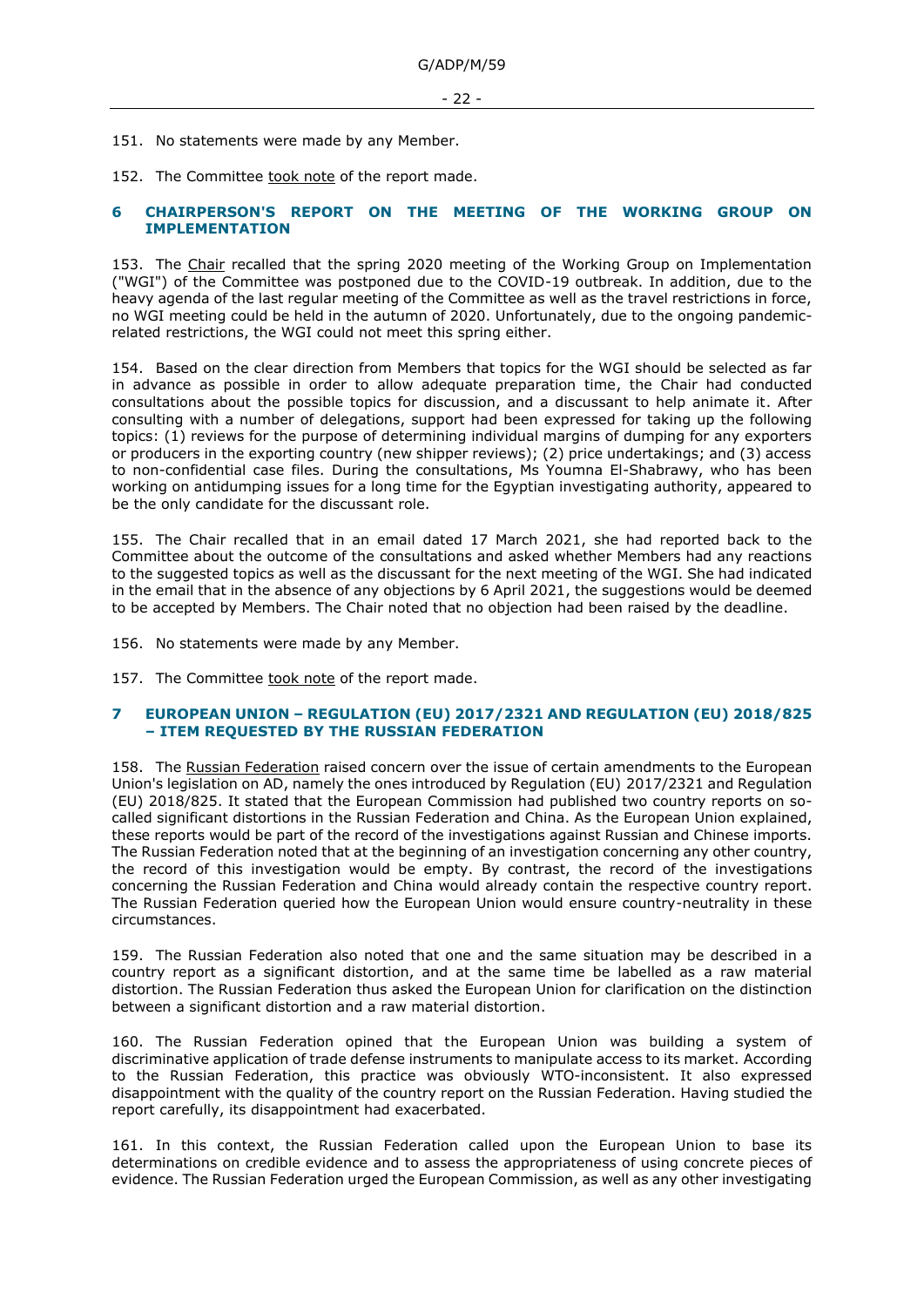authority in any other jurisdiction, first, to undertake a critical assessment of any evidence put on the investigation record by an interested party or the authority itself; second, to avoid applying the methodologies and practices similar to the ones envisaged in the said amendments to the European Union legislation; and third, to conduct the analysis in an objective and impartial manner, and in strict compliance with the WTO rules.

162. China also addressed the European Union's legislation and practices. It reiterated that the European Union's legislation and practices regarding significant market distortions are inconsistent with the relevant WTO principles and rules. First, the European Union's AD law created the concept of significant market distortions and other concepts not included in the AD Agreement which authorise the European Commission to review the market situations of other Members in an AD investigation and to construct the normal value. China opined that this practice would contravene WTO rules. China explained that so far, the European Union had issued only two reports on significant market distortions in the Chinese and Russian markets. There were no reports on any other market, which China considered to amount to *de facto* discrimination.

163. Second, China added that the methods for constructing normal value in the European Union's AD law were inconsistent with WTO rules. China claimed that according to the European Union's AD law, normal value should be constructed exclusively based on the cost of production and sales in a sufficiently representative country, or on international prices, if a significant market distortion is found to exist. China hoped that the European Union would return to the method set forth in the WTO AD Agreement and comply with its obligations as a WTO Member.

164. The European Union stated that it had addressed this issue at previous meetings of the Committee, and that it would therefore only comment on the statement from the Russian Federation about the quality of the report. The European Union reminded Members that both reports were prepared using reliable and reputable sources, including the official public records of the countries concerned. The reports were thoroughly reviewed, and the European Union was confident of their accuracy, objectivity, and impartiality. Prior to its publication, the European Union had invited the Russian Federation to review the document and to provide any comments or clarifications, which the Russian Federation declined to do.

165. With regard to the issue of compliance with WTO rules, the European Union referred both countries to the regulations that have been published in the official journal, where all these arguments have been duly addressed.

166. The Committee took note of the statements made.

### <span id="page-22-0"></span>**8 OTHER BUSINESS**

167. The Chair encouraged Members that had issues to raise with other Members under other business to give sufficient notice to the Members concerned prior to the meeting in order to ascertain whether or not an answer could be obtained at the meeting.

168. No issues were raised under this agenda item.

169. The Committee took note of the statement made.

### <span id="page-22-1"></span>**9 DATE OF THE NEXT REGULAR MEETING**

170. The next regular meeting of the Committee would be held in the week of 25 October 2021.

### <span id="page-22-2"></span>**10 ELECTION OF OFFICERS**

171. The Chair recalled Rule 12 of the Committee's Rules of Procedure which provides that the election of the new Chair shall take place at the first regular meeting of the year and that the election shall take effect at the end of that meeting.

172. The Chair stated that consultation at the CTG level regarding the selection of the new chair of this Committee as well as of other subsidiary bodies under the CTG is still under way, therefore a new Chair cannot be elected at this meeting. In these circumstances, the Chair suggested that the